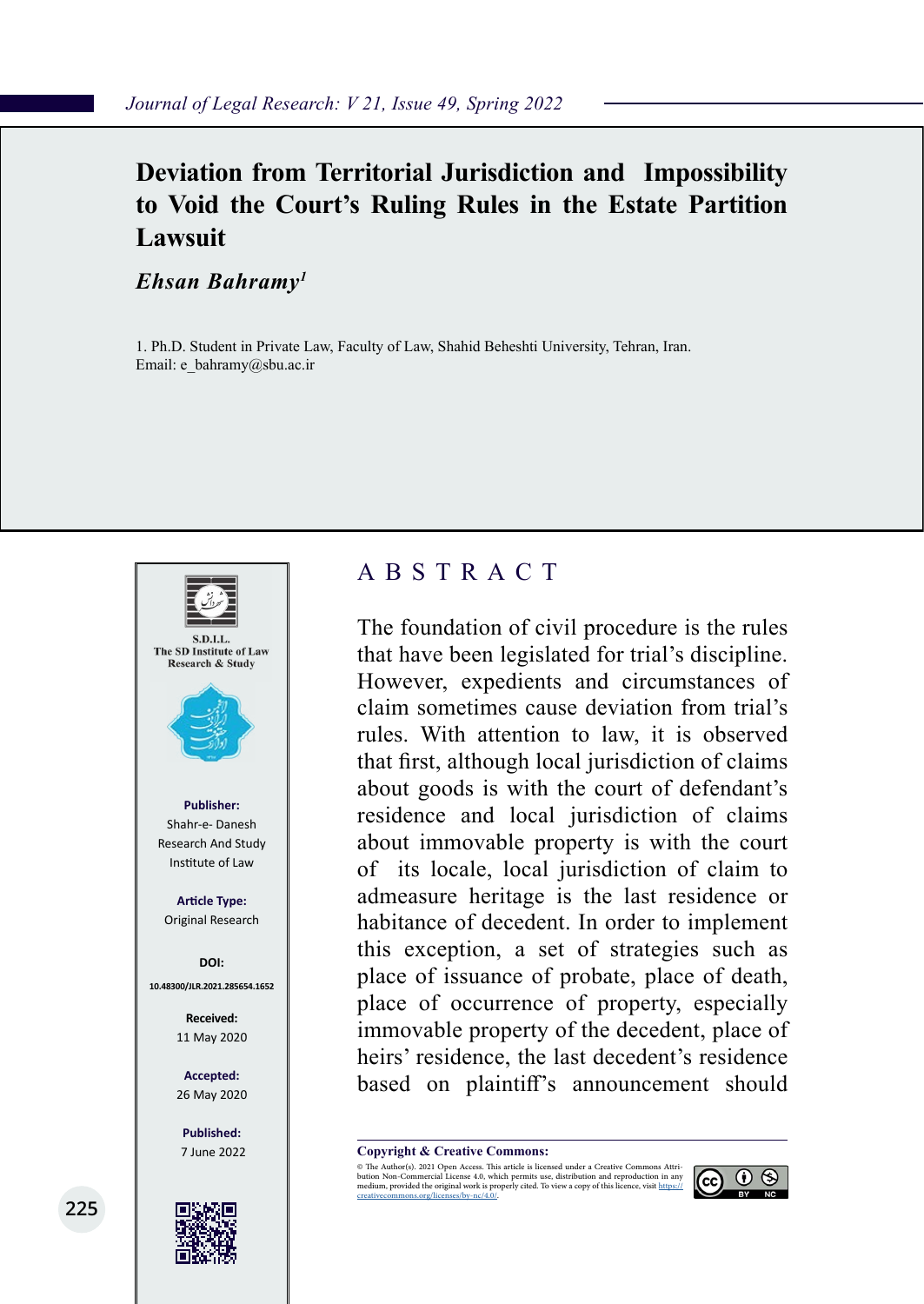be used. Secondly, although one of the characteristics of court's final verdict according to the rule is that it is not voidable, the verdict about admeasuring heritage is an exception to this rule and is so voidable. In this article, we intend to explain the deviation from two aforementioned rules in the claim to admeasure heritage in law.

**Keywords:** Admeasure Heritage, Local Jurisdiction, Voidance of Admeasure, Decedent's Residence, Decedent's Habitance.

Excerpted from the dissertation entitled "Special Formalities of Inheritance Claims with a View to Iranian Judicial Procedure", University of Judicial Sciences and Administrative Services, Faculty of Judicial Law.

**Funding:** The author(s) received no financial support (funding, grants, sponsorship) for the research, authorship, and/or publication of this article.

#### **Author contributions:**

Ehsan Bahramy: Conceptualization, Methodology, Software, ValidationFormal analysis, Investigation, ResourcesData Curation, Writing - Original Draft, Writing - Review & Editing, Visualization, Supervision, Project administration..

**Competing interests:** The authors declare that they have no competing interests.

#### **Citation:**

**Bahramy, Ehsan. "Deviation from Territorial Jurisdiction and Impossibility to Void the Court's Ruling Rules in the Estate Partition Lawsuit" Journal of Legal Research 21, no. 49 (June 7, 2022): 225-242.**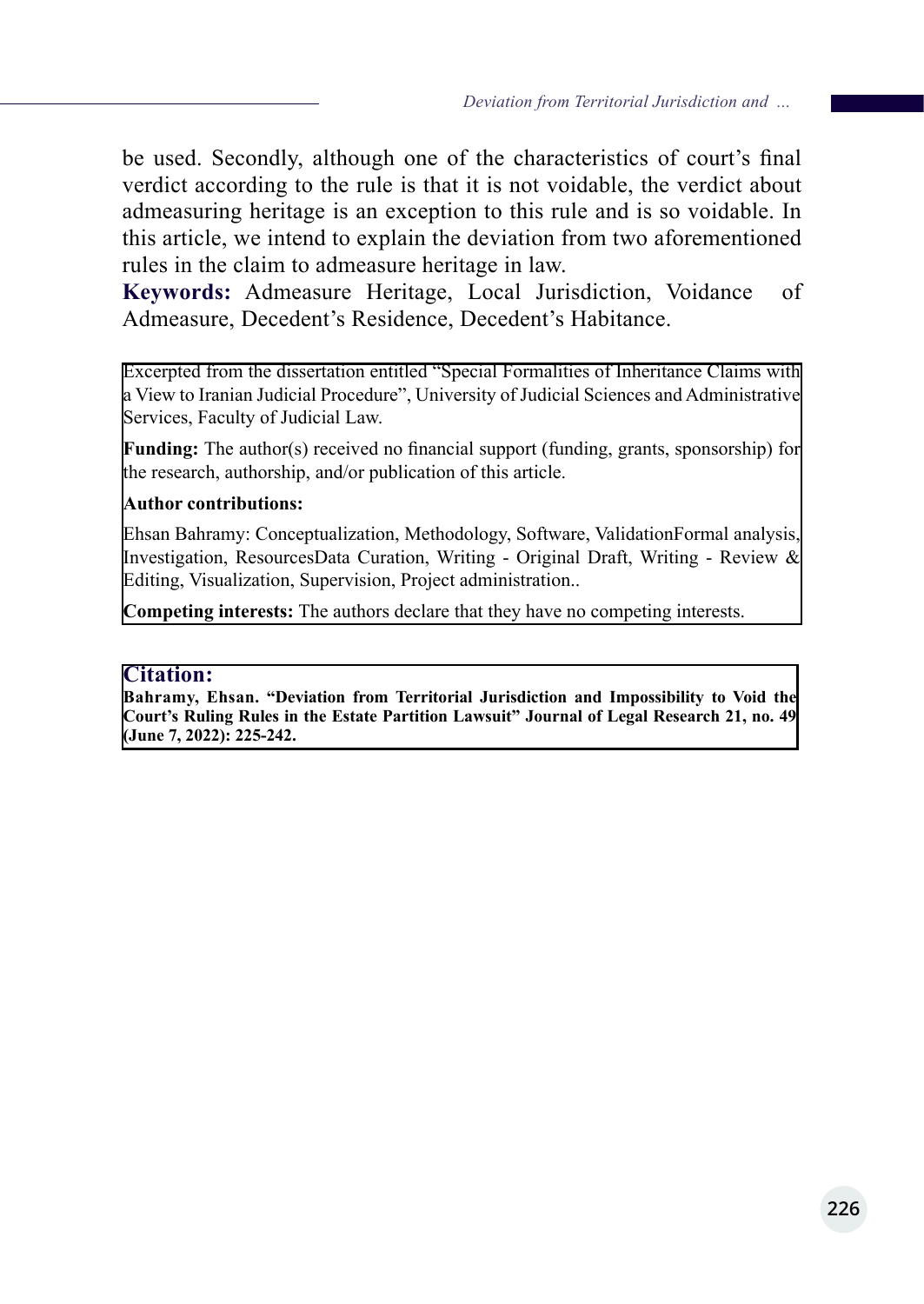### Extended Abstract

The basis of civil procedure is the rules that are laid down to regulate the proceedings. However, sometimes the expediencies of certain lawsuits cause deviation from procedural rules. One of these lawsuits, which accounts for a significant proportion of civil courts cases, is the estate partition lawsuit. The regulations that govern the estate partition lawsuit do not conform to the procedural rules in two instances. The main matter of the present article is to identify the two aforementioned instances and explain their procedural debates. In this regard, relying on the library method, the following results are obtained: 1. According to the rule contained in Articles 11 and 13 of the Civil Procedure Code, movable property lawsuits are brought in the court of the defendant's domicile, and immovable property lawsuits are brought in the court of the property's location. However, according to Article 20 of the Civil Procedure Code and Article 163 of the Probate Code, whether the estate (as the object of the lawsuit) is movable or immovable or a combination of the two, the territorial jurisdiction belongs to the court which the last domicile of the deceased person has been in its realm. Moreover, if the last domicile of the deceased person is not known, the territorial jurisdiction belongs to the court that the last residence of the deceased person has been in its realm. If the deceased person has not had a domicile or residence in Iran, according to Article 164 of the Probate Code, the court in which the estate has been located, has territorial jurisdiction. If the estate has been located in different places, the court in which the immovable property is located will have jurisdiction.

2. The basis of deviating from the rule of the territorial jurisdiction in the estate partition lawsuit can be considered as follows: Firstly, the estate has a legal personality that has its special domicile. Secondly, the important center of the decedent's affairs is also in his last domicile. Thirdly, the customary appearance implies the unity of domicile of the parties of the estate partition lawsuit (who are usually heirs) and the deceased person. Fourthly, because the man usually keeps his property around him, after death, the location of the property (estate) and the last domicile of the deceased person are the same.

3. To implement this exceptional regulation and identify the last domicile or residence of the deceased person, the court must use a set of solutions such as the place of issuance of the inheritance certificate, place of death, location of the property, especially the immovable property of the deceased person, domicile of the heir(s), last domicile of the deceased declared by the plaintiff, etc. To this end, it is neither necessary nor practicable for the court to conduct a thorough investigation within the scope of the investigation to prove the case.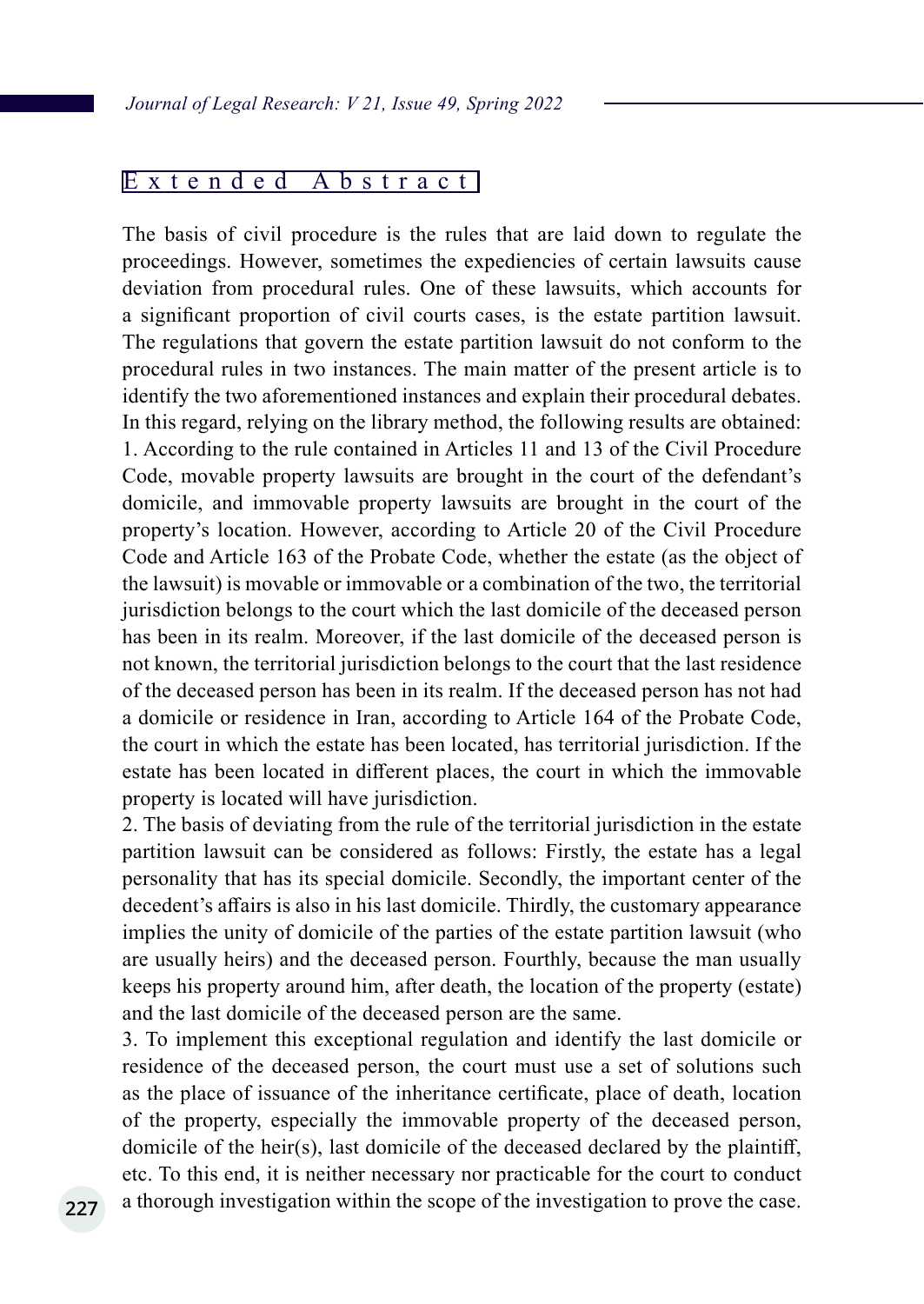Rather, as soon as a hint is found as to where the last domicile or residence of the deceased person was and there is no strong comparison to it, it is sufficient for the court to begin the trial.

4. As the rule says, the ruling of the court is not voidable. However, the ruling on estate partition does not follow such a rule and is voidable; Because, firstly, the impossibility to void other rulings can not regard as a reason for the impossibility to void the ruling on estate partition. Secondly, the removal of Article 33 of the former Civil Procedure Code that states: "The invalidity of the partition lawsuit must be filed in the court by which the partition has been made" does not imply the impossibility to void the ruling on estate partition, which is supported by the principle of the court's obligation to hear lawsuits. Thirdly, the Res Judicata rule only prevents the possibility to void the ruling on estate partition in terms of the validity of the judicial decision; While the ruling on estate partition is also a contract that, like any other contract, is probable to be void and inoperative.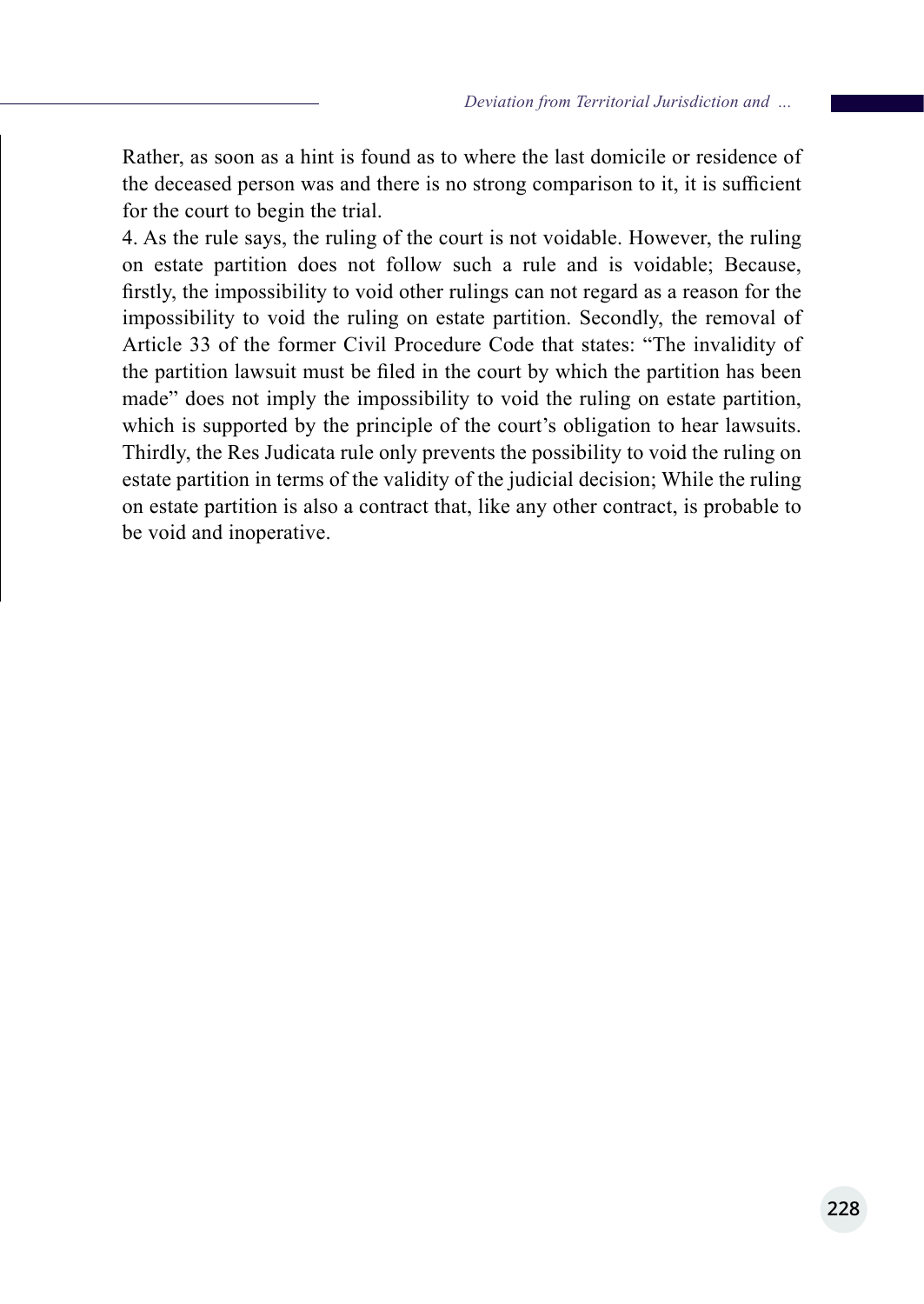# **عــدول از قاعــده صالحیــت محلــی و غیــر قابــل ابطــال بــودن حکــم دادگاه در دعــوای تقســیم ترکــه**

**1 احسان بهرامی**

.1 دانشجوی دکتری حقوق خصوصی، دانشکده حقوق، دانشگاه شهید بهشتی، تهران، ایران. Email: e\_bahramy@sbu.ac.ir

## **چکیده:**

سـنگ بنـای آییـن دادرسـی مدنـی، قواعـدی اسـت کـه جهـت نظـم بخشــیدن بــه دادرســی وضــع گردیــده اســت. باوجودایــن، گاهــی مصالـح و مقتضیـات دعـوا، پیـروی از قواعـد دادرسـی را برنمیتابـد و ســبب صیقــل خــوردن قواعــد و عــدول از آن می ّ گــردد. بــا دقــت نظـر در حقـوق موضوعـه، مالحظـه میگـردد کـه در دعـوای تقسـیم ترکـه، گاهـی از قواعـد دادرسـی عـدول میگـردد. ازایـنرو، نخسـت، هـر چنـد بنـا بـر قاعـده، صالحیـت محلـی دعـوای راجـع بـه مـال منقــول بــا دادگاه محــل اقامــت خوانــده و دعــوای راجــع بــه مــال غیرمنقـول بـا دادگاه محـل وقـوع مـال غیرمنقـول اسـت، صالحیـت محلـی دعـوای تقسـیم ترکـه اعـم از منقـول و غیرمنقـول بـا دادگاهی اسـت کـه آخریـن محـل اقامـت یـا سـکونت متوفـی در آنجـا بـوده اســت. در راســتای اجــرای مدلــول ایــن اســتثنا، بایــد از مجموعــه راهکارهایــی نظیــر محــل صــدور گواهــی انحصــار وراثــت، محــل





کپیرایـت مقالـه در مجلـه پژوهشـهای حقوقـی نـزد نویسـنده )هـا( حفـظ مـی شـود. کلیـه مقاالتـی کـه در مجلـه پژوهشـهای حقوقـی منتشـر مـی شـوند بـا دسترسـی آزاد هسـتند. مقـاالت تحـت شـرایط شـوند مـی منتشـر Creative Commons Attribution Non-Commercial License 4.0 مجـوز کـه اجـازه اسـتفاده، توزیـع و تولیـد مثـل در هـر رسـانه ای را مـی دهـد، بـه شـرط آنکـه بـه مقاله اسـتناد شـود. جهـت اطالعـات بیشـتر میتوانیـد بـه صفحـه سیاسـتهای دسترسـی آزاد نشـریه مراجعـه کنیـد.



**229**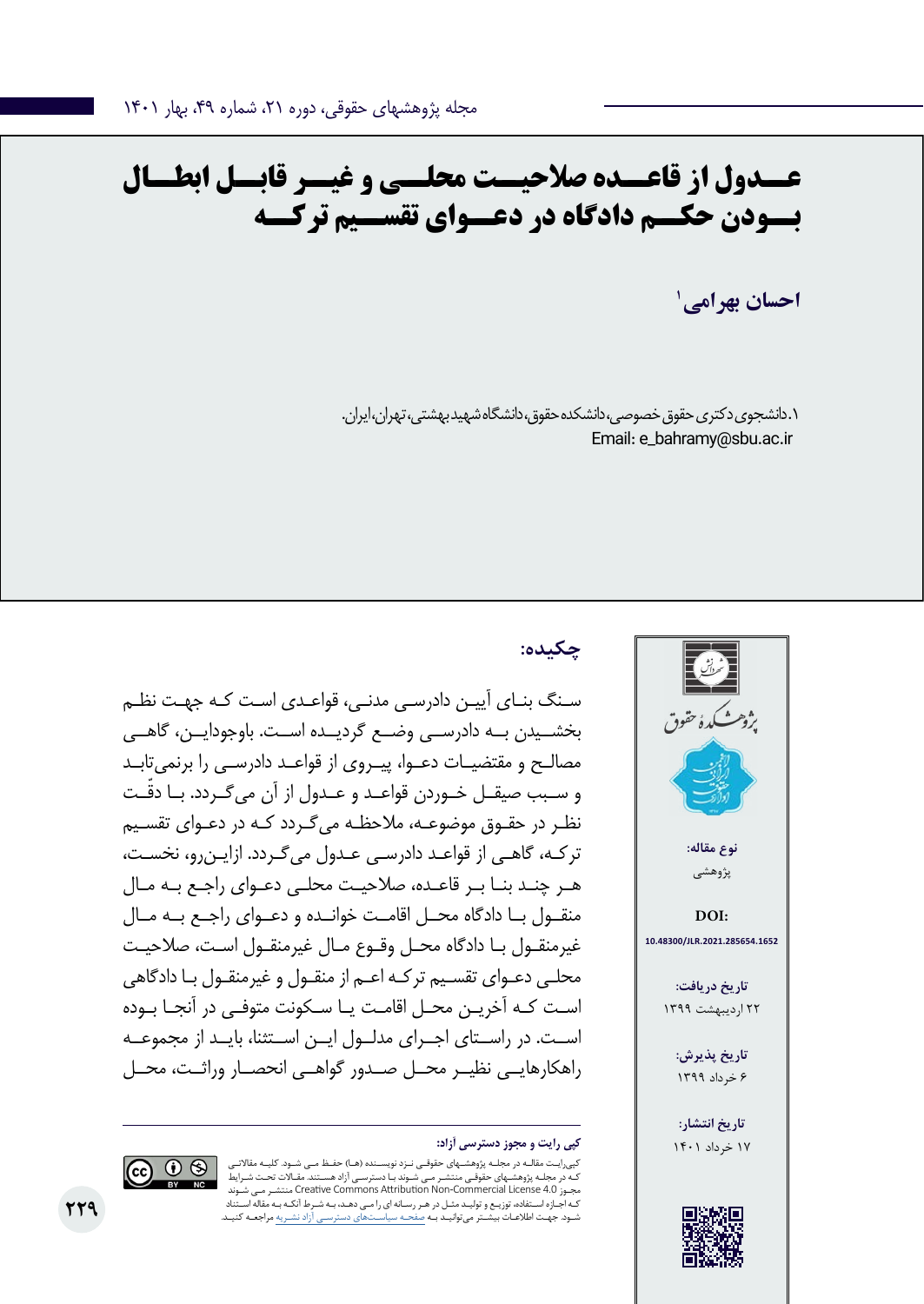فـوت، محـل وقـوع امـوال بـه ویـژه امـوال غیرمنقـول متوفـی، محـل اقامـت ورثـه و آخریـن اقامتـگاه متوفـی بـر اسـاس اعـام خواهـان دعـوا مـدد جسـت. دوم اینکـه هـر چنـد بنـا بـر قاعـده، یکـی از اوصـاف حکـم قطعـی دادگاه، غیـر قابـل ابطـال بـودن آن اسـت، حکـم تقسـیم ترکـه از ایـن قاعـده مســتثنی بــوده و قابــل ابطــال اســت. در ایــن مقالــه قصــد داریــم بــه تبییــن عــدول از دو قاعــده پیشگفتــه در دعــوای تقســیم ترکــه در حقــوق موضوعــه بپردازیــم.

#### **کلیدواژهها:**

تقسیم ترکه، صالحیت محلی، بطالن تقسیم، اقامتگاه متوفی، محل سکونت متوفی.

برگرفتـه از پایاننامـه بـا عنـوان »تشـریفات خـاص دعـاوی ارث بـا نگرشـی بـه رویـه قضایـی ایـران«، دانشـگاه علـوم قضایـی و خدمـات اداری، دانشـکده حقـوق قضایـی **حامی مالی:**  این مقاله هیچ حامی مالی ندارد. **مشارکت نویسندگان:**  احسان بهرامی: مفهومسازی، روششناسی، استفاده از نرمافزار، اعتبار سنجی، تحلیل، تحقیق و بررسی، منابع، نظارت بر دادهها، نوشتن- پیشنویس اصلی، نوشتن - بررسی و ویرایش، تصویرسازی، نظارت، مدیریت پروژه. **تعارض منافع:** 

بنابر اظهار نویسندگان این مقاله تعارض منافع ندارد.

#### **استناددهی:**

بهرامی، احسان، »عدول از قاعده صالحیت محلی و غیر قابل ابطال بودن حکم دادگاه در دعوای تقسیم ترکه«. مجله پژوهشهای حقوقی ۲۱، ش. ۴۹ (۱۷ خرداد ۱۴۰۱): ۲۲۵–۲۴۲.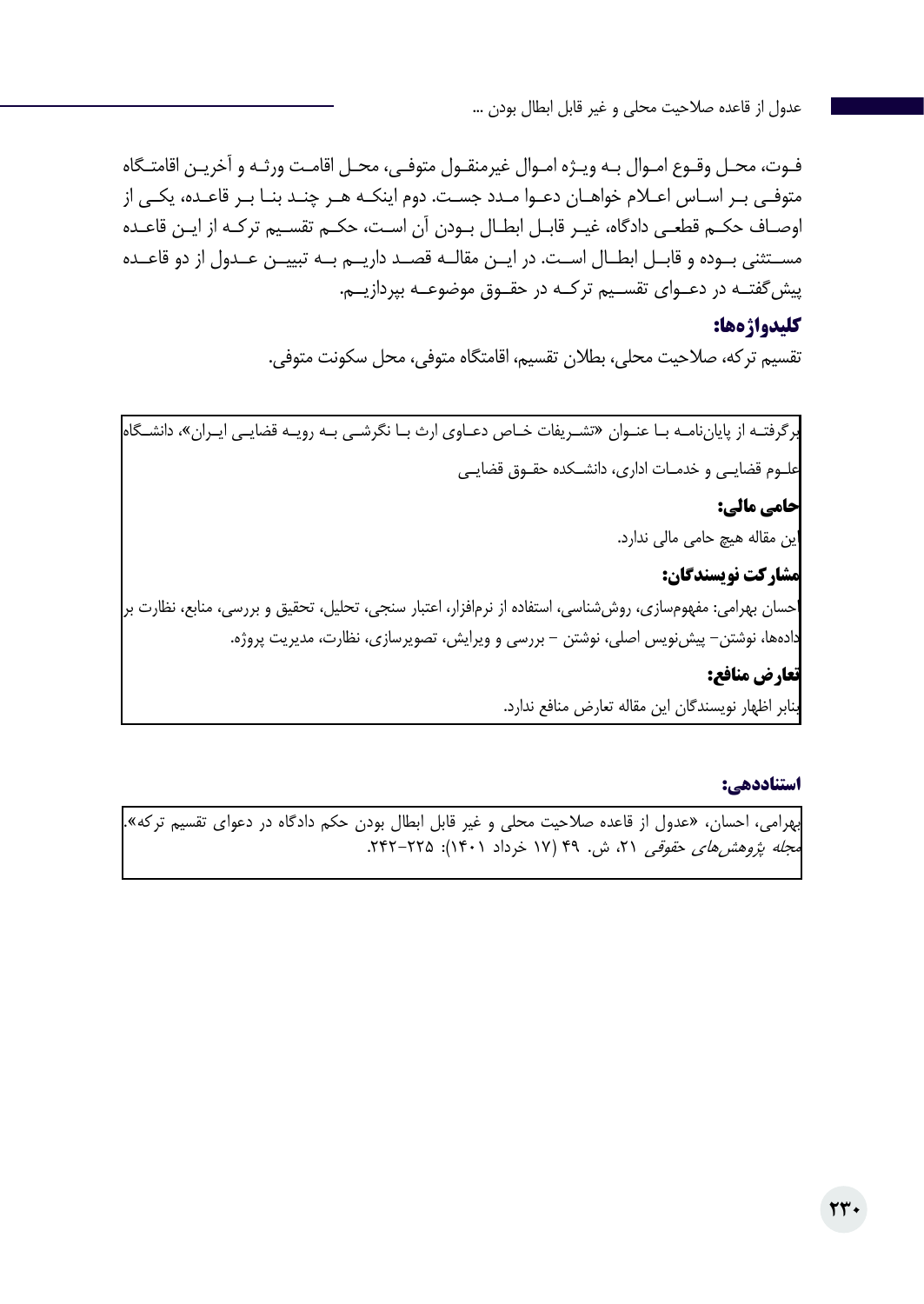دعوای تقسیم ترکه زمانی مطرح میشود که بحث از ترکه مشاع در میان باشد. آنجا که الاقل یکی از مالکین متعدد ترکه، موافق ادامه اشاعه در مالکیت نباشد و سودای تقسیم ترکه را در ذهن بپروراند. بدیهی است که در چنین وضعیتی، مالکی که راضی به تداوم اشاعه در مالکیت نیست، میتواند مستقلا حصّه خود از ترکه را به دیگری انتقال دهد و در صورت عدم امکان، از طریق توافق با سایر .<br>. شرکا، از طریق تقسیم ترکه به اشاعه در مالکیت پایان دهد. باوجوداین، اگر طریق اخیر نیز مسدود باشد، مالک مخالف ادامه اشاعه در مالکیت میتواند از باب قاعده «الحاکم ولیّ الممتنع» با مراج<del>ع</del>ه به حاکم تقاضای تقسیم ترکه را بکند.

خواهان تقسیم ترکه، از دو طریق میتواند الزام سایر شرکا به فروش ترکه را از حاکم بخواهد. طریق نخست این است که خواهان باید بر اساس فصل هفتم از باب پنجم قانون امور حسبی` دعوای تقسیم ترکه را مطرح نماید. در چنین حالتی، خواسته خواهان باید تقسیم ترکه باشد و منظور از تقسیم ّ در چنین وضعیتی، تقسیم به جمیع اقسام آن، یعنی تقسیم به افراز، تقسیم به تعدیل، تقسیم به رد و تقسیم به فروش میباشد. چنین طریقی را میتوان از اطالق لفظ تقسیم در ماده 300 و مواد 316 و ۳۱۷ ق.ا.ح.<sup>۲</sup> به وضوح ملاحظه کرد. طریق دوم که تنها در خصوص ترکه غیرمنقول دارای جریان ثبتی خاتمهیافته امکانپذیر است، این است که خواهان باید بر اساس قانون افراز و فروش امالک مشاع مصوّب ۱۳۵۷ و آیینiامه اجرایی آن مصوّب ۱۳۵۸، دعوای افراز ترکه را در اداره ثبت اسناد و امالک محل وقوع ترکه طرح کند. در این صورت اگر ترکه قابل افراز باشد، اداره ثبت اسناد و امالک، ترکه را افراز میکند. در غیراینصورت، پس از صدور گواهی عدم امکان افراز ترکه توسط اداره ثبت اسناد و امالک، خواهان میتواند دعوای فروش ترکه را در دادگاه مطرح کند. بدیهی است که طریق دوم از موضوع این نوشته خارج است و در خصوص طریق اول که همانا دعوای تقسیم ترکه است، باید گفت که در این دعوا، از قاعده صالحیت محلی و غیر قابل ابطال بودن حکم دادگاه عدول میگردد<sup>۳</sup> و احکام استثنایی جایگزین آن میشود که ذیلاً به آن خواهیم پرداخت.<sup>۴</sup>

.1 بعد از این »قانون امور حسبی« در مقاله حاضر به اختصار ق.ا.ح. ذکر میشود.

.2 ماده 300 ق.ا.ح:. »در صورت تعدد ورثه هر یک از آنها میتوانند از دادگاه درخواست تقسیم سهم خود را از سهم سایر ورثه بخواهند.«؛ ماده 316 ق.ا.ح:. »تقسیم طوری به عمل میآید که برای هر یک از ورثه از هر نوع اموال حصهای معین شود و اگر بعضی از اموال بدون زیان قابل قسمت نباشد، ممکن است آن را در سهم بعضی از ورثه قرار داد و برابر بهای آن از سایر اموال در سهم دیگران منظور نمود و اگر تعدیل محتاج به ضمیمه پول به اموال باشد، به ضمیمه آن تعدیل میشود.«؛ ماده 317 ق.ا.ح:. »در صورتی که مالی اعم از منقول یا غیرمنقول قابل تقسیم و تعدیل نباشد، ممکن است فروخته شده بهای آن تقسیم شود ...«

.3 نمونههایی از قواعد دادرسی که در در دعوای تقسیم ترکه نیز مجری است، به شرح آتی است: قواعد دادرسی حاکم بر لزوم ذینفع بودن خواهان، صالحیت ذاتی، اختالف در صالحیت، دادخواست و آثار آن، بهای خواسته، جریان دادرسی تا جلسه رسیدگی، جلسه دادرسی، توقیف دادرسی، استرداد دعوا، استرداد دادخواست، امور اتفاقی، رسیدگی به دالیل، مواعد، هزینه دادرسی و ... .

.4 الزم به ذکر است که با دقت نظر در تعاریف یاد شده علمای حقوق از مفهوم دعوا، دعوای تقسیم ترکه یک←

**ّ مقدمه**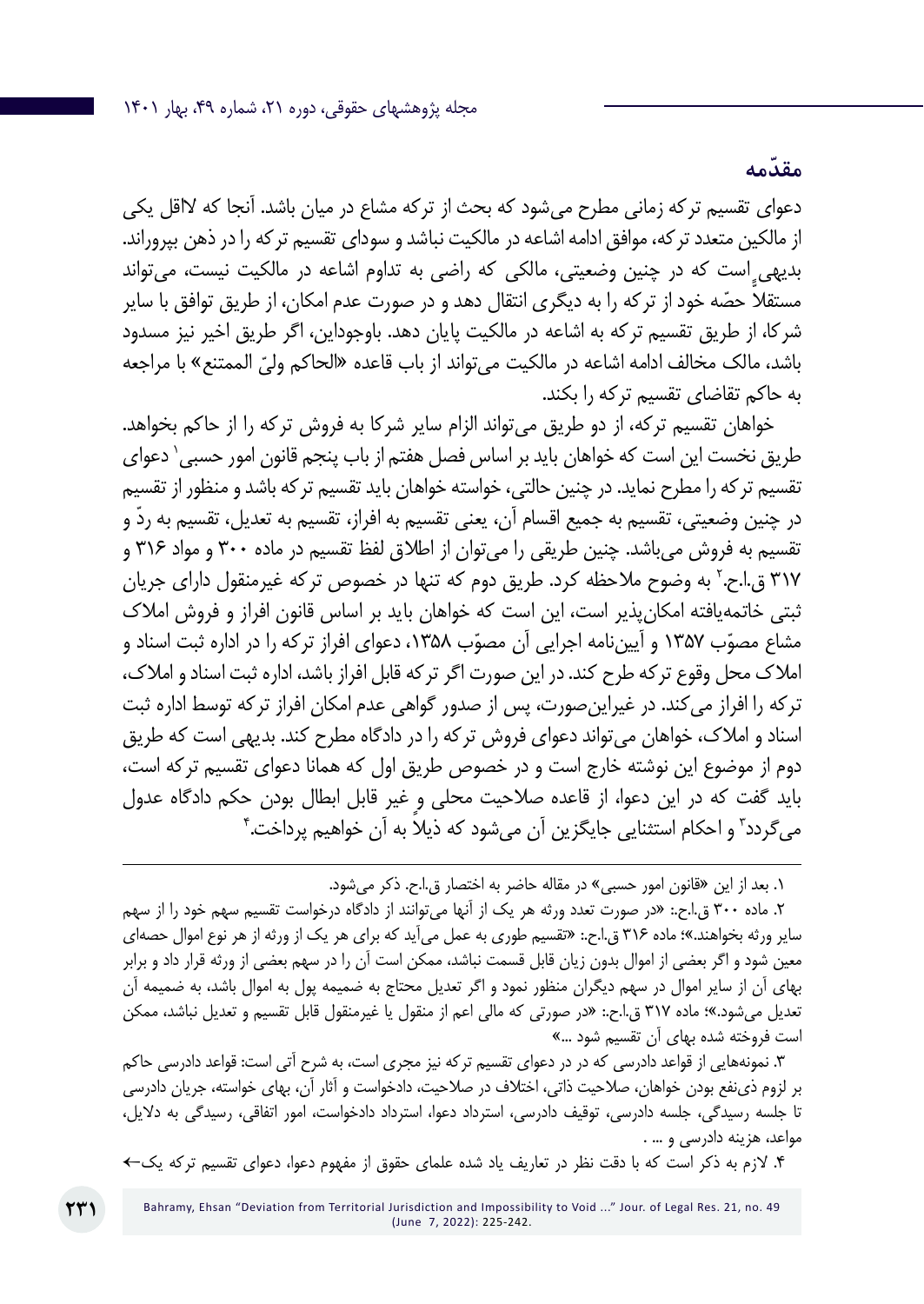## **-1 عدول از قاعده صالحیت محلی**

طرح دعوای تقسیم ترکه مانند سایر دعاوی، مستلزم رعایت مقررات راجع به صالحیت محلی میباشد. در این مسیر، قاعده دادرسی خواهان دعوا را به یک سو هدایت میکند و حکم خالف قاعده به سویی دیگر. ازاینرو، شناخت هر دو مهم، برای طرح دعوا مفید فایده خواهد بود.

## **-1-1 تبیین قاعده و مبانی آن**

6 قاعده این است که دادگاه صالح به رسیدگی به دعاوی راجع به اموال غیرمنقول، دادگاه محل وقوع مال است<sup>ه</sup> و صلاحیت محلی دعاوی راجع به اموال منقول با دادگاه محل اقامت خوانده میباشد.

قاعده صلاحیت دادگاه محل اقامت خوانده دعوای منقول، از ماده ۱۱ ق.آ.د.م.<sup>۷</sup> استنباط می *گ*ردد. برخی از حقوقدانها در مقام تبیین مبانی نظری چنین قاعدهای اینگونه توجیه میکنند که نخست، قاعده صالحیت محلی دادگاه محل اقامت خوانده، مبتنیبر یکی از سنتهای قضایی است که در حقوق رم، کلیسا و حقوق سنتی بیشتر کشورها وجود داشته است و امروزه به عنوان یکی از قواعد مقبول جهانی و تغییرناپذیر در قوانین موضوعه عموم کشورها نفوذ یافته است.^ دومین توجیه ایشان، استفاده از اصول عملیه و ظاهر در مباحث ماهوی است؛ به این شرح که همانطور که اصل برائت و اماره ید مالکی اقتضا میکند که مدعی، وجود حق بر عهده مدعی علیه را اثبات کند، باید مدعی را 9 ملزم کرد که ادعای خود را در دادگاهی مطرح کند که پاسخگویی خوانده در آن، کمترین زحمت و ً هزینه را برای او داشته باشد و چنین دادگاهی معموال دادگاه محل اقامت خوانده است.

قاعده صالحیت محل وقوع مال دعوای غیرمنقول نیز از ماده 12 ق.آ.د.م10. استفاده میشود که در بیان علّت وضع آن آوردهاند که ازآنجاکه دادگاه محل وقوع مال غیرمنقول به محل وقوع مال

دعوای تمام عیار است؛ چه آنکه میتوان گفت که در تعاریف ارائه شده از دعوا، دو رکن مشترک وجود دارد: رکن اول عبارت است از اینکه دعوا باید از سوی مدعی و خواهان آن مطرح شود که عبارات »اشخاص، مدعی و مدعی حق« بیانگر این مهم است. رکن دوم نیز عبارت است از اینکه دعوا باید طرفی داشته باشد که پیش از طرح دعوا، حق مورد ادعا را تضییع یا انکار کرده باشد که عبارات »دیگری، انکار یا تجاوز و انکار یا تضییع« بیانگر این مهم است. رکن اول، لزوم طرح دعوا از سوی ذینفع و رکن دوم، ترافعی بودن دعوا نام دارد. )جهت مالحظه تعریف علمای حقوق از دعوا، نک. ناصر کاتوزیان، *اعتبار امر قضاوت شده در دعوای مدنی* (تهران: دادگستر، ۱۳۷۶)، ۱۱۸؛ احمد متین دفتری، *آیین دادرسی مدنی و بازرگانی،* جلد اول (تهران: مجد، ۱۳۷۸)، ۲۰۹؛ قدرت الله واحدی، *آیین دادرسی مدنی* (تهران: میزان، ۱۳۷۷)، ۲۸۳.) ۵. عبدالله شمس، *دوره پیشرفته آیین دادرسی مدنی*، جلد اول (تهران: دراک، ۱۳۸۵)، ۳۹۴. ۶. علی مهاجری، *قانون آیین دادرسی مدنی در نظم حقوقی کنونی* (تهران: فکرسازان، ۱۳۹۱)، ۱۵۹. .7 ماده 11 ق.آ.د.م:. »دعوا باید در دادگاهی اقامه شود که خوانده، در حوزه قضایی آن اقامتگاه دارد ...« .8 شمس، جلد اول، پیشین، .394 ۹. همان، ۳۹۴ و ۳۹۵. .10 ماده 12 ق.آ.د.م:. »دعاوی مربوط به اموال غیرمنقول اعم از دعاوی مالکیت، مزاحمت، ممانعت از حق، تصرف

عدوانی و سایر حقوق راجع به آن در دادگاهی اقامه می شود که مال غیرمنقول در حوزه آن واقع است، اگر چه خوانده در آن حوزه مقیم نباشد.«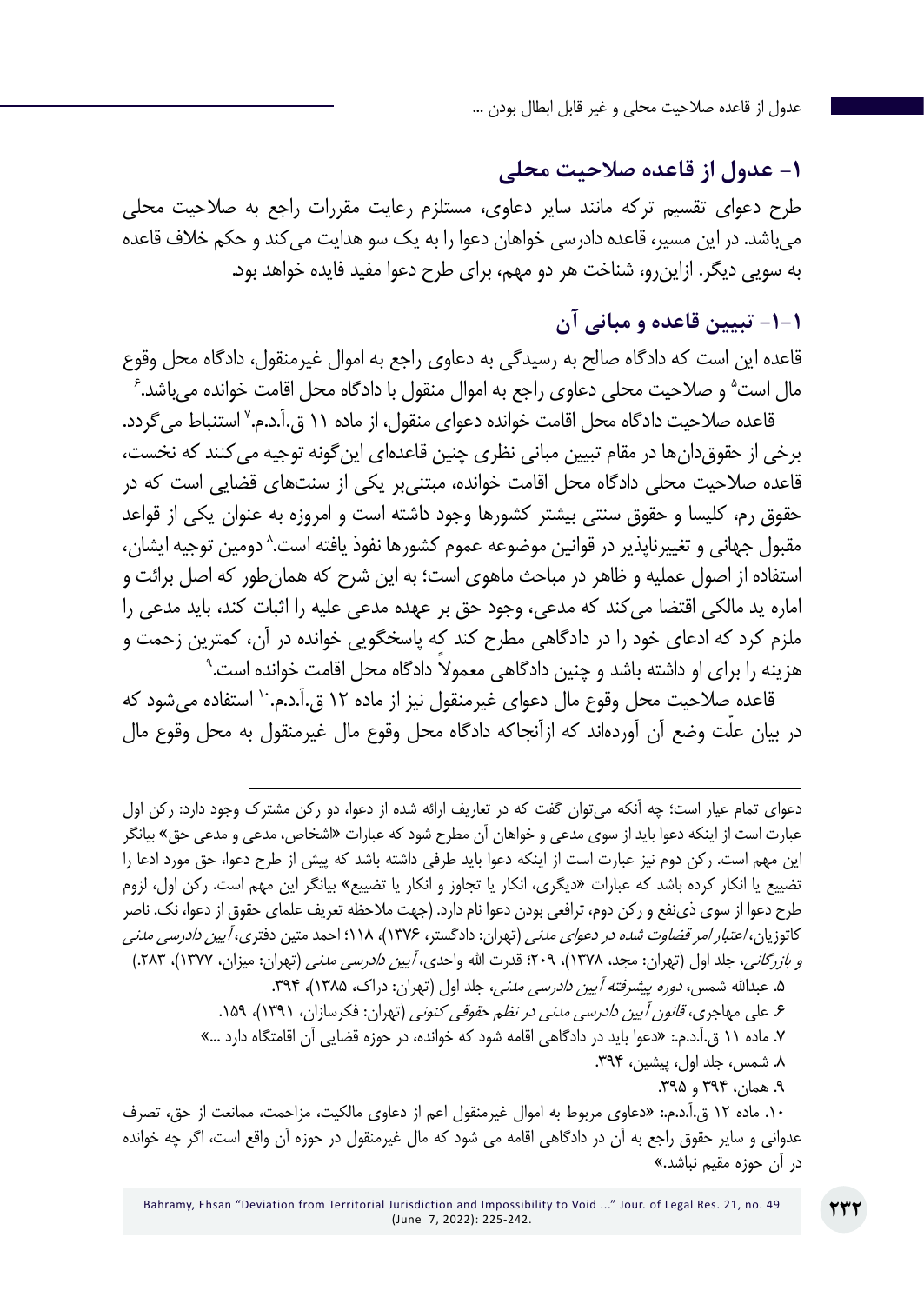مجله پژوهشهای حقوقی، دوره ۲۱، شماره ۴۹، بهار ۱۴۰۱

نزدیکتر است و به تبع، انجام تحقیقاتی نظیر تحقیقات محلی و ارجاع به کارشناس آسانتر صورت<br>می گیرد، چنین حکمی وضع شده است.<sup>۱۱</sup>

**-2-1 عدول از قاعده و مبانی آن**

باوجوداین، مالحظه میگردد که از قاعده صالحیت محلی در دعوای تقسیم ترکه عدول میگردد و حکمی استثنایی جایگزین آن میگردد. برایناساس، به موجب ماده 20 ق.آ.د.م:. »دعاوی راجع به ترکه متوفی اگر چه خواسته، دین و یا مربوط به وصایای متوفی باشد، تا زمانی که ترکه تقسیم نشده باشد، در دادگاه محلی اقامه میشود که آخرین اقامتگاه متوفی در ایران، آن محل بوده و اگر آخرین اقامتگاه متوفی معلوم نباشد، رسیدگی به دعاوی یاد شده در صالحیت دادگاهی است که آخرین محل سکونت متوفی در ایران، در حوزه آن بوده است.« و به موجب ماده 164 ق.ا.ح:. »هرگاه متوفی در ایران اقامتگاه یا محل سکنی نداشته، دادگاهی صالح است که ترکه در آنجا واقع شده و اگر ترکه در جاهای مختلف باشد، دادگاهی که مال غیرمنقول در حوزه آن واقع است صالحیت خواهد داشت و اگر اموال غیرمنقول در حوزههای متعدد باشد صلاحیت با دادگاهی است که قبلاً شروع به اقدام کرده.»<sup>۱۲</sup> در خصوص مبانی چنین حکم خاصی باید گفت که برخی از علمای حقوق، مبنای حکم خالف قاعده ماده ۲۰ ق.آ.د.م. را با نظریه شخصیت حقوقی ترکه توجیه کردهاند؛ به این شرح که ترکه متوفی قبل از تقسیم، دارای یک شخصیت حقوقی است که اقامتگاه خاص دارد13.

برخی نیز اینگونه نظر دادهاند که ازآنجاکه ترکه متوفی قبل از تقسیم نیازمند اداره میباشد و با توجه به اینکه اداره ترکه (که تقسیم ترکه از جمله آن است) باید در یک محل به صورت متمرکز صورت گیرد، مناسبترین محل جهت اداره ترکه، آخرین اقامتگاه متوفی میباشد؛ چرا که مرکز مهم امور متوفی تا پیش از فوت در آنجا بوده است14.

به نظر میرسد که هر دو نظر با کمترین ایراد مواجه باشد. باوجوداین در تکمیل آن میتوان مبانی دیگری نیز برای چنین حکم خاصی ذکر نمود؛ به این شرح که به نظر میرسد که مبنای چنین حکم خاصی این نیز می ً تواند باشد که نخست، آدمی تا زمانی که در قید حیات است، معموال سعی میکند اموالش را پیرامون محل اقامت خود نگهداری کند و ازاینرو است که ماده ۲۰ ق.آ.د.م. دعاوی راجع به این اموال که پس از فوت شخص، ترکه نامیده میشود را در صالحیت محلی دادگاهی میداند که ً آخرین اقامتگاه متوفی در جوار آن بوده است. دوم اینکه با توجه به اینکه ورثه متوفی نیز معموال در

۰۱۱ احمد متین دفتری، *آیین دادرسی مدنی و بازرگانی*، جلد اول (تهران: مجد، ۱۳۸۸) ۲۸۲.

.12 ّ چنین حکم خاصی در سایر قوانین نیز دیده می شود. به عنوان نمونه، به موجب ماده 45 ق.آ.د.م. فرانسه: »در خصوص ارث، تا زمان تقسیم ما ترک، موارد زیر در مرجع قضایی که ارث در آنجا مطرح گردیده، قابل طرح است: دعاوی میان ورثه، دعاوی طلبکاران متوفی و دعاوی مربوط به اجرای مقررات ناشی از موت.» (حسن محسنی، *آیین دادرسی* م*دنی فرانسه* (تهران: شرکت سهامی انتشار، ۱۳۹۱)، ۸۹.

۱۳. ناصر کاتوزیان، *دوره مقدماتی حقوق مدنی درس هایی از شفعه وصیت ارث* (تهران: میزان، ۱۳۹۵)، ۲۶۸. ۱۴. احمد متین دفتری، *آیین دادرسی مدنی و بازرگانی* (تهران: مجد، ۱۳۷۸)، ۲۸۳.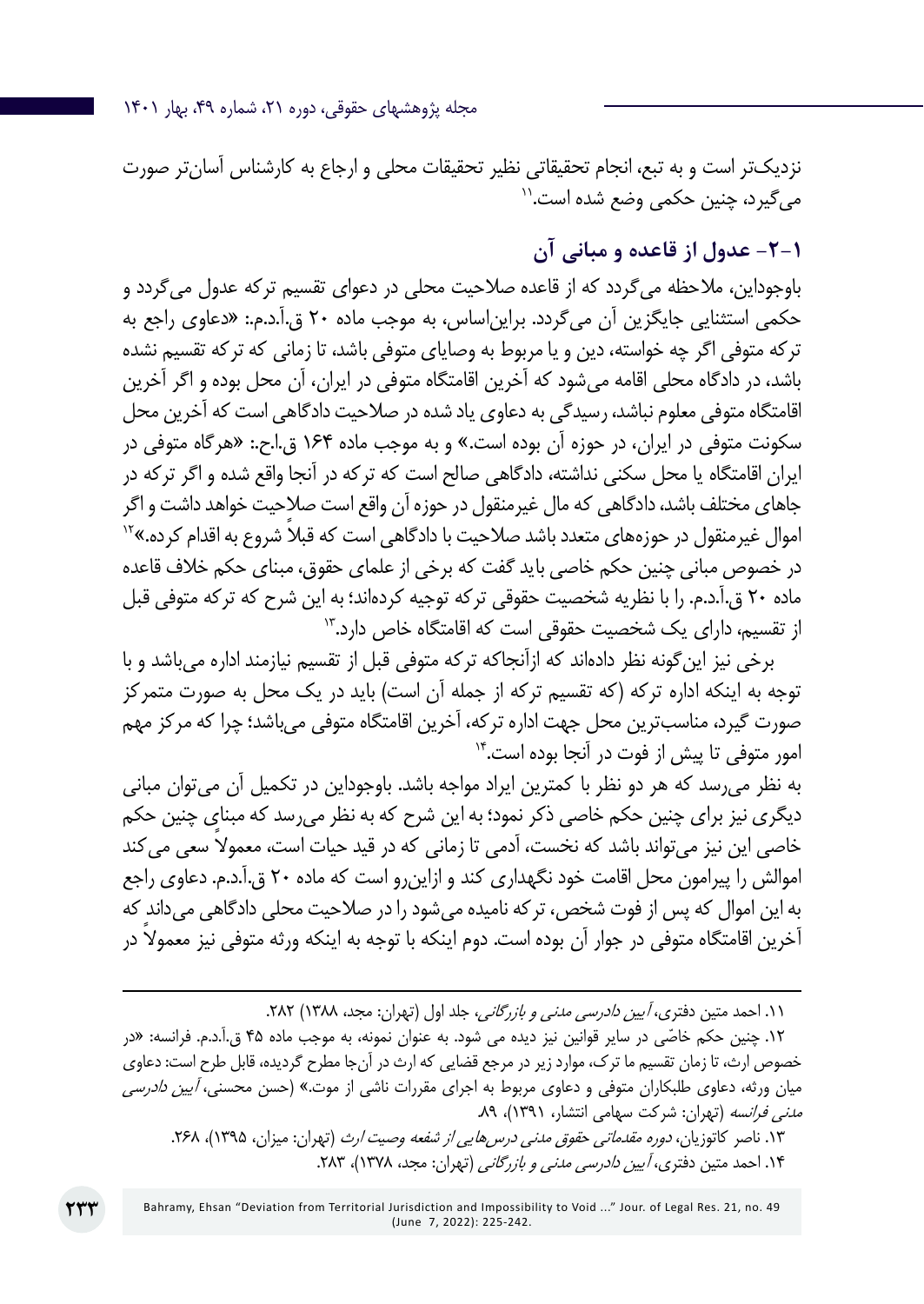آخرین اقامتگاه متوفی و مورث خود اقامت دارند، به لحاظ نقش آنها به عنوان طرفین دعوای تقسیم ترکه، انتخاب دادگاه محل آخرین اقامتگاه متوفی توسط قانونگذار منطقی به نظر میرسد.

**-3-1 ابزار عدول از قاعده و راهکار احراز آن**

همانطور که گذشت، قانونگذار ابزارهای متعددی را جهت عدول از قاعده صالحیت محلی وضع کرده است که مهمترین آن آخرین اقامتگاه و محل سکونت متوفی است. با دقّت نظر در حقوق موضوعه، مالحظه میگردد علیرغم اینکه این مهم که صالحیت محلی رسیدگی به دعوای تقسیم ترکه باید بر اساس حکم خاص ماده 20 ق.آ.د.م. و مواد 163 و 164 ق.ا.ح. تعیین گردد، امری متعارف و پذیرفته شده نزد علمای حقوق و دادگاهها است، راهکار احراز آخرین اقامتگاه یا محل سکونت متوفی به عنوان ابزارهای عدول از قاعده، در آثار علمای حقوق بحث نشده و مهجور مانده است. باوجوداین، به رویه قضایی که نظر میکنیم، با توجه به شیاع طرح دعاوی تقسیم ترکه، رویه قضایی به عنوان یکی از ارکان مهم حقوق موضوعه، الجرم به این امر پرداخته است و راهکارهای ً مختلفی را جهت احراز آخرین اقامتگاه و محل سکونت متوفی ارائه داده است که ذیال به تبیین آن خواهیم پرداخت.

#### **-1-3-1 پرونده نخست**

به موجب دادنامه شماره ۹۱۰۹۹۷۰۹۰۸۱۰۰۲۸۱ مورّخ ۱۳۹۱/۷/۲۹ صادره از شعبه بیست و یکم دیوان عالی کشور<sup>ه</sup>'، ماجرا از این قرار است که پس از فوت مورّث، تعدادی از ورثه وی دعوایی به خواسته تقسیم ترکه غیرمنقول به طرفیت سایر ورثه در دادگاه حقوقی شهرستان کوثر مطرح میکنند که این دعوا به شعبه اول دادگاه حقوقی شهرستان کوثر ارجاع میگردد. این دادگاه به موجب دادنامه ّخ 1391/3/31 با اعالم این که: »... طبق ماده 163 قانون امور حسبی دعوی شماره 9100272 مور راجع به ترکه در دادگاه آخرین اقامتگاه متوفی رسیدگی میشود و طبق گواهی احضار16 آخرین اقامتگاه متوفی در کرج بوده ) البته مورث طرفین در تاریخ 74/3/13 طبق گواهی انحصار وراثت ـ در کرج فوت کرده و بحثی از اقامتگاه نشده است) …» قرار عدم صلاحیت به شایستگی دادگاه حقوقی شهرستان کرج صادر مینماید. شعبه شانزدهم دادگاه حقوقی شهرستان کرج در مقام رسیدگی به قرار صادره به موجب دادنامه شماره ۹۱۰۰۴۲۸ مورّخ ۱۳۹۱/۴/۳۱ با اعلام اینکه: «... محل فوت، اقامتگاه محسوب نمیشود و علاوه بر اینکه همه خواندگان ( طبق دادخواست) در شهرستان کوثر اردبیل (روستای ابلی علیا) مقیم هستند و اموال متوفی نیز در آنجا قرار دارد ...» از خود نفی صلاحیت کرده و در راستای اعمال تبصره ماده ٢٧ ق.آ.د.م." دعوا را به دیوان عالی کشور ارجاع می دهد. متعاقبا

۱۵. پژوهشگاه قوه قضاییه، بانک داده آراء، ۲۵ مهر ۱۳۹۷، www.j.ijri.ir. .16 به نظر می رسد به دلیل اشتباه تایپی، به جای »گواهی انحصار وراثت«، »گواهی احضار« نوشته شده است. .17 تبصره ماده 27 ق.آ.د.م:. »در صورتی که اختالف بین دادگاههای دو حوزه قضایی از دو استان باشد، مرجع حل اختالف به ترتیب یاد شده، دیوان عالی کشور می باشد.«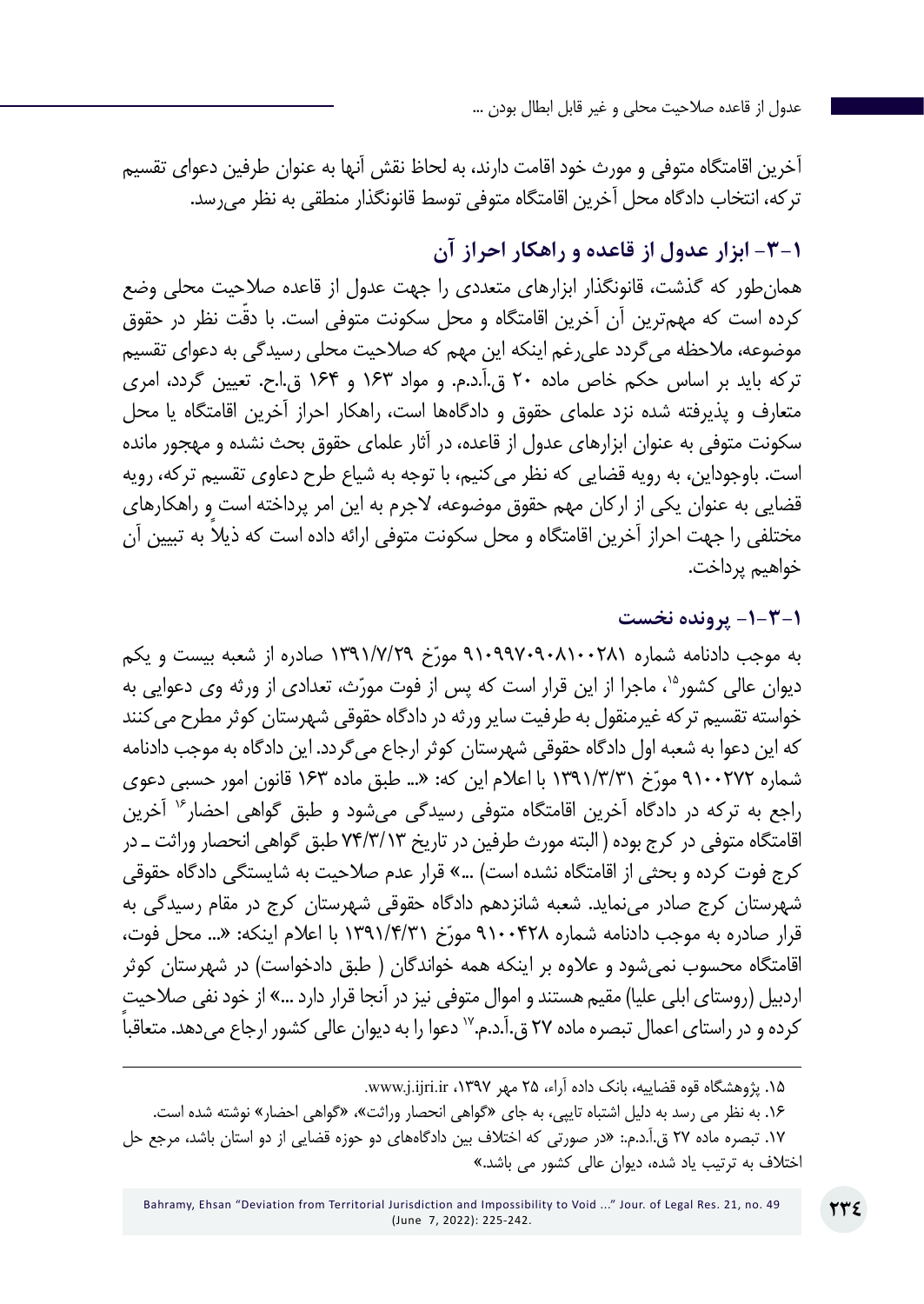دیوان عالی کشور دعوا را به شعبه بیست و یکم دیوان عالی کشور ارجاع میدهد و این شعبه با این استدالل که: »... ازآنجاکه گواهی حصر وراثت شماره 90/6/3-9000074 در خصوص مرحوم م.الف. از شورای حل اختالف شهرستان کوثر صادر گردیده ، این امر قرینه و اماره قضایی بر وجود آخرین اقامتگاه قانونی متوفی در حوزه قضایی شهرستان کوثر است. و صرف تصریح به محل »فوت« در کرج نمیتواند مبنای قانونی بر تعیین اقامتگاه باشد، به خصوص که موضوع تقسیم ترکه نیز اموال غیرمنقولی است که در حوزه دادگاه عمومی کوثر قرار دارد و آدرس طرفین دعوی هم، در همان حوزه اعالم گردیده است ...« دعوا را جهت رسیدگی ماهوی به دادگاه حقوقی شهرستان کوثر ارجاع میدهد.

همانطور که مالحظه گردید، شعبه اول دادگاه حقوقی شهرستان کوثر جهت احراز آخرین اقامتگاه متوفی از راهکار وحدت محل فوت و آخرین اقامتگاه استفاده کرده است. این در حالی است که شعبه شانزدهم دادگاه حقوقی شهرستان کرج، اینگونه جهت احراز آخرین اقامتگاه متوفی راهکار میدهد که ازآنجاکه ترکه موضوع دعوا و همچنین ورثه که اصحاب دعوا هستند، در شهرستان کوثر وقوع و اقامت دارند، اینگونه کشف میشود که آخرین اقامتگاه متوفی نیز جایی جز شهرستان کوثر نبوده است. آری شعبه بیست و یکم دیوان عالی کشور نیز چنین توجیهی را در رأی شعبه شانزدهم دادگاه حقوقی شهرستان کرج مورد لحاظ قرار داده است که در نهایت با مقبول افتادن نظر دادگاه اخیر، دعوا را به شعبه اول دادگاه حقوقی شهرستان کوثر به عنوان دادگاه صالح ارجاع داده است.

## **-2-3-1 پرونده دوم**

در دعوای مشابه دیگری، راهکار متفاوتی اتخاذ گشته است. به موجب دادنامه شماره ۹۲۰۹۹۷۰۹۰۹۱۰۰۱۷۸ مورّخ ۱۳۹۲/۵/۱۴ صادره از شعبه سوم دیوان عالی کشور^`، قضیه از این قرار است که پس از فوت مورّث، تعدادی از ورثه وی، دعوایی به خواسته تقسیم ترکه متعدد به طرفیت سایر ورثه در دادگاه حقوقی شهرستان نیّر مطرح و ذکر میکنند که متوفی در یکی از روستاهای شهرستان نیّر فوت کرده است و گواهی انحصار وراثت در شهرستان تهران صادر گردیده است. شعبه اول دادگاه عمومی نیّر پس از ارجاع پرونده با استناد به: «... ماده ۲۰ قانون آیین دادرسی مدنی و ماده 163 قانون امور حسبی دادگاه صالح را دادگاه آخرین اقامتگاه متوفی تلقی و چون گواهی حصر وراثت از محاکم تهران صادر شده است لذا دادگاه تهران را صالح دانسته است ...« دعوا را با صدور قرار عدم صالحیت به دادگاه حقوقی تهران ارسال میکند. شعبه بیست و سوم دادگاه حقوقی تهران در مقام رسیدگی به قرار صادره »... محل اقامت دائم را کمال آباد تلقی و به اعتبار دادگاه عمومی نیّر از خود نفی صلاحیت کرده است.» متعاقباً دعوا جهت حل اختلاف پیش آمده در راستای تبصره ماده 27 ق.آ.د.م. به دیوان عالی کشور ارسال میگردد و شعبه سوم دیوان عالی کشور در مقام رسیدگی عنوان میدارد که :»نظر به اینکه تقسیم ترکه از امور مربوط به ترکه است و طبق ماده 163

**730** 

<sup>.18</sup> پژوهشگاه قوه قضاییه، پیشین.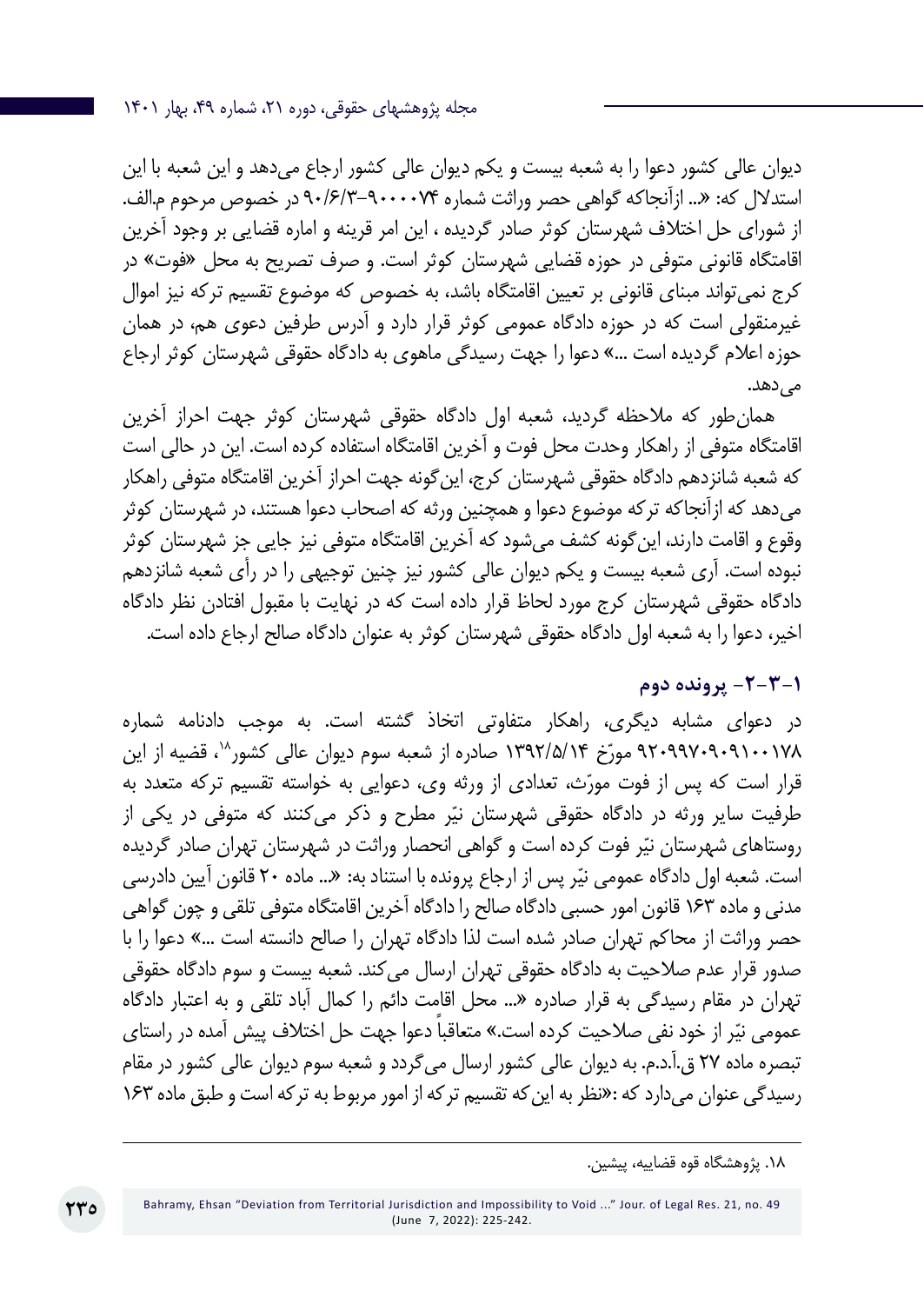قانون امور حسبی دادگاه صالح به آن دادگاه محل اقامـت متـوفی است چون گواهی حصر وراثـت صـادره داللـت بر محل فوت مورث دارد و تحقیق دیگری هم در این باره نشده است و قبل از رفع ابهام حل اختالف مطروحه مقدور نیست لذا پرونده به دادگاه عمومی نیر ارسال میشود تا درباره محل فوت و دفن و آخرین محل اقامت وی بررسی و عنداالقتضا تحقیق محلی صورت پذیرفته و تصویر گواهی فوت پیوست گردد سپس برای اتخاذ تصمیم پرونده اعاده گردد.«

همان طور که گذشت، شعبه اول دادگاه حقوقی نیّر جهت احراز آخرین اقامتگاه متوفی، محل فوت متوفی مندرج در گواهی انحصار وراثت صادره از دادگستری تهران را مالک عمل قرار داده است. این در حالی است که شعبه بیست و سوم دادگاه حقوقی تهران، اعالم آخرین اقامتگاه متوفی توسط خواهان دعوا که همان ورثه متوفی هستند را راهکار احراز آخرین اقامتگاه متوفی قرار داده است. در نهایت شعبه سوم دیوان عالی کشور که راهکار نخست را داللتکننده بر محل فوت میداند؛ نه ّ آخرین اقامتگاه متوفی، با رد این راهکار جهت احراز آخرین اقامتگاه متوفی، بدون اظهار نظر نسبت به راهکار دوم، دعوا را به شعبه اول دادگاه حقوقی نیّر ارسال میکند تا با تحقیقات بیشتر، آخرین اقامتگاه متوفی را احراز کند و سپس پرونده را جهت تعیین دادگاه صالح به دیوان عالی کشور ارسال کند.

**-3-3-1 پرونده سوم**

در دعوایی دیگر، به موجب دادنامه شماره ۹۱۰۹۹۷۰۹۰۷۰۰۷۲۵ میادره از شعبه دهم دیوان عالی کشور<sup>۹</sup>'، ماجرا از این قرار است که دعوای تقسیم ترکهای در دادگاه حقوقی شهرستان ک مطرح میگردد و خواهانها که ورثه متوفی هستند، اعالم میدارند که آخرین اقامتگاه مورّث خود، شهرستان ک بوده است. شعبه هجدهم دادگاه حقوقی شهرستان ک پس از ارجاع پرونده به آن شعبه، »... با استناد به گواهی حصر وراثت پیوست دادخواست مبنیبر آخرین اقامتگاه مورث خواهانها در تهران مستنداً به ماده 163 قانون امور حسبی به صالحیت دادگاه عمومی حقوقی تهران قرار عدم صالحیت صادر مینماید ...«. شعبه دویست و هشتم دادگاه حقوقی تهران در مقام رسیدگی به قرار عدم صالحیت صادره، با این استدالل که »... وراث متوفی بهتر از محل فوت مورث خود اطالع دارند بنابراین اصل بر صحت ادعای آنها میباشد مگر اینکه دلیلی وجود داشته باشد که خالف ادعای آنها را ثابت نماید چون دلیلی وجود ندارد و سکونت طرفین پرونده در شهرستان ک و استقرار ترکه مورد نزاع در آن شهرستان داللت بر فوت مورث خواهانها در شهرستان ک دارد با نفی صالحیت از خود به صالحیت دادگاه عمومی حقوقی ک قرار عدم صالحیت صادر مینماید ...«. در نهایت شعبه دهم دیوان عالی کشور جهت حل اختالف حادث شده، نظر شعبه هجدهم دادگاه حقوقی شهرستان ک را تأیید میکند و با اعالم اینکه: »در مانحن فیه حسب گواهی حصر وراثت شماره 497 - 60/3/4 صادره از شعبه 209 دادگاه عمومی تهران آخرین اقامتگاه مورث خواهانها در

<sup>.19</sup> همانجا.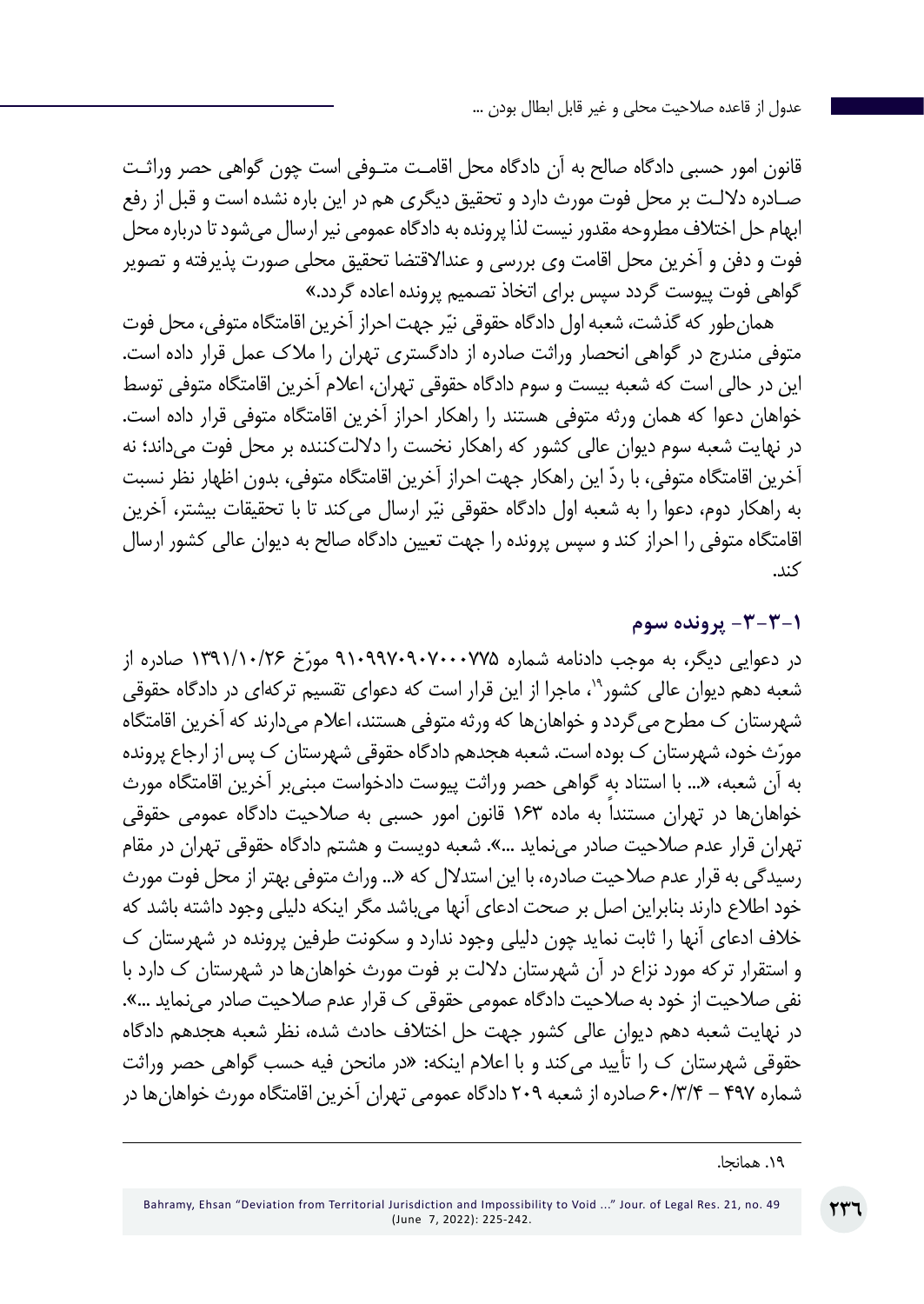مجله پژوهشهای حقوقی، دوره ۲۱، شماره ۴۹، بهار ۱۴۰۱

تهران تعیین گردیده بنا به مراتب مادام که گواهی حصر وارثت صادره از حیث محل اقامت متوفی با رأی دادگاه منتفی نشده صالحیت محاکم در تقسیم ترکه به اعتبار صالحیت دادگاهی که متوفی بهموجب حصر وراثت در حوزه قضائی آن اقامت داشته معتبر است ...« پرونده را جهت رسیدگی به شعبه دویست و هشتم دادگاه حقوقی تهران ارسال می کند.<sup>۲۰</sup>

## **-4-3-1 دیدگاه برگزیده**

به هر روی، آنچه که به نظر میرسد این است که با توجه به اینکه بر اساس ماده 26 ق.آ.د.م21. احراز صالحیت یا عدم صالحیت، تکلیف دادگاهی است که دعوا به آن ارجاع شده است، بر اساس اینکه مقدمه یک تکلیف و واجب نیز واجب است، دادگاه وظیفه دارد در راستای احراز صالحیت یا عدم صالحیت محلی خود نسبت به رسیدگی به دعوا، آخرین اقامتگاه متوفی را احراز کند. بدیهی است در این مسیر، دادگاه باید از مجموعه راهکارهایی نظیر محل صدور گواهی انحصار وراثت، محل فوت، محل وقوع اموال به ویژه اموال غیرمنقول متوفی، محل اقامت ورثه که خواهان و خوانده دعوای تقسیم ترکه هستند، آخرین اقامتگاه متوفی بر اساس اعالم خواهان دعوای تقسیم ترکه و ... جهت تعیین آخرین اقامتگاه متوفی استفاده کند. ازاین و نه لازم و نه عملاً ممکن است که دادگاه تحقیقاتی ّ در حد ّ تحقیقات راجع به اثبات دعوا در این خصوص انجام بدهد؛ بلکه در همین حد که قرینهای یافت شود که آخرین اقامتگاه متوفی در چه محلّی بوده و قرینهای به قوّت آن وجود نداشته باشد، جهت شروع به رسیدگی کفایت میکند. همچنان که در دعوایی که در محل اقامت خوانده که در قید حیات است، مطرح میگردد، در صورتی که خوانده در آدرس اعالمی توسط خواهان شناسایی نشود، دادگاه قرار عدم صالحیت صادر نمیکند؛ بلکه به اعتبار اینکه خواهان بنا بر اعالم خودش در محل اقامت خوانده طرح دعوا کرده است و نشانی در آن محل اعالم کرده است، خود قرینهای است جهت احراز اینکه خوانده در دادگاهی که دعوا طرح شده است، اقامت دارد و تا زمانی که قرینهای خالف آن وجود نداشته باشد، دادگاه به رسیدگی ادامه خواهد داد.

## **-2 عدول از قاعده غیر قابل ابطال بودن حکم دادگاه**

قاعده این است که حکم قطعی دادگاه غیر قابل ابطال است22. اینکه چنین قاعدهای، دعوای تقسیم ترکه را نیز تحت شمول خود قرار میدهد یا اینکه دعوای اخیر، استثنایی بر قاعده مذکور میباشد،

با همان دادگاه است …»

۲۲. عبدالله شمس، *دوره پیشرفته آیین دادرسی مدنی،* جلد دوم (تهران: دراک، ۱۳۸۵): ۲۲۴ و ۲۲۵.

<sup>.20</sup> الزم به ذکر است با توجه به اینکه بر اساس ماده 362 ق.ا.ح،. آخرین اقامتگاه متوفی از مندرجات گواهی انحصار ّ وراثت نمی باشد، اگر در گواهی انحصار وراثت به آخرین اقامتگاه متوفی اشاره شده باشد، چنین قیدی خالف نص مزبور بوده و برای دادگاه جهت تعیین صلاحیت محلّی دادگاه تکلیف ایجاد نمی کند. باوجوداین در رویه قضایی مشاهده میشود که برخی محاکم جهت نفی صالحیت از خود به آخرین اقامتگاه متوفی مندرج در گواهی انحصار وراثت اعتبار میبخشند. .21 ماده 26 ق.آ.د.م:. »تشخیص صالحیت یا عدم صالحیت هر دادگاه نسبت به دعوایی که به آن رجوع شده است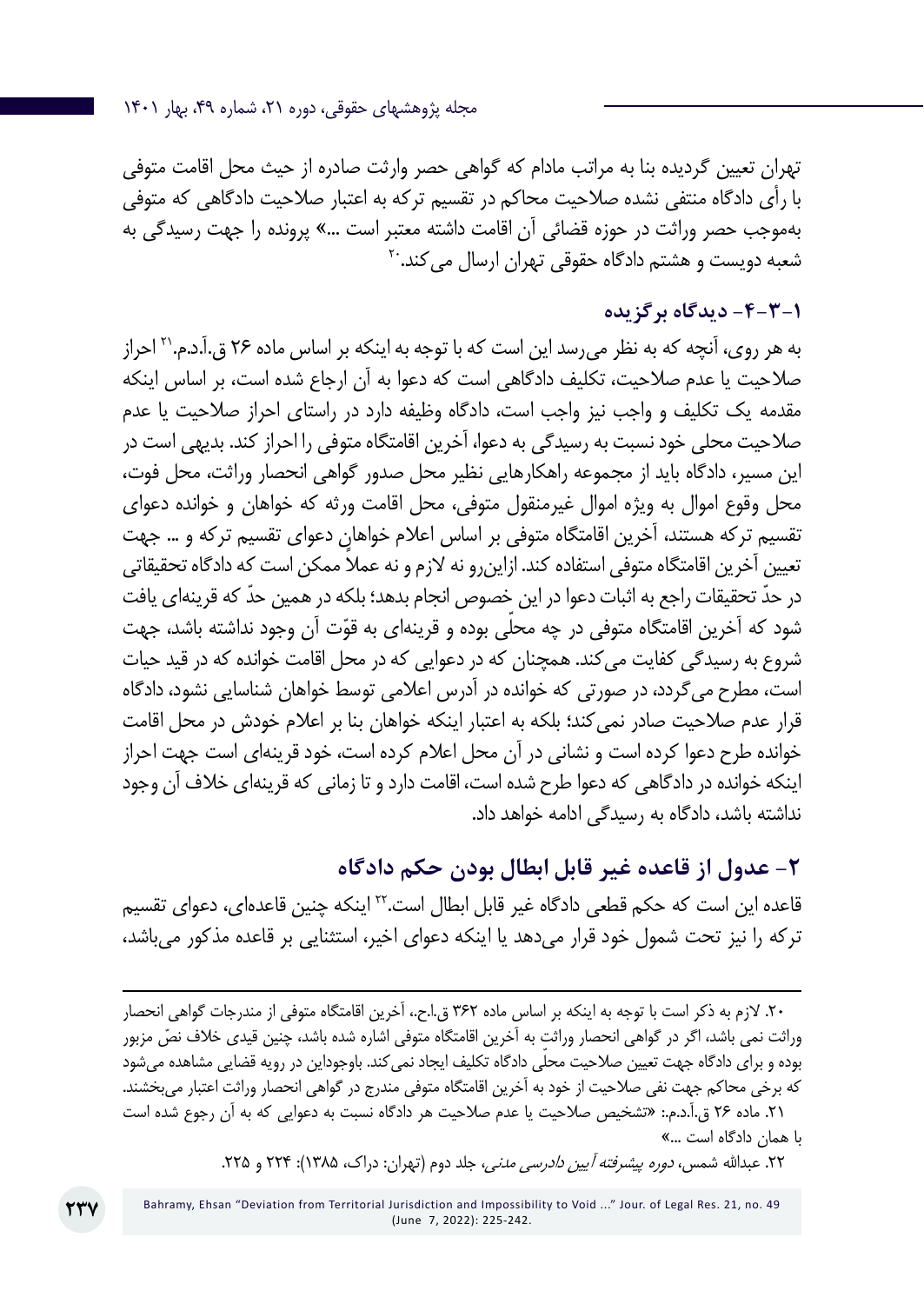ّ دیر زمانی است محل بحث حقوقدانها بوده است23.

**-1-2 دیدگاه مخالفین قابل ابطال بودن حکم تقسیم ترکه**

مخالفین دالیل ذیل را جهت توجیه نظر خود ارائه کردهاند:

نخست اینکه »حکم تقسیم نیز دارای همهی آثاری است که سایر احکام از آن بهرهمند میباشند ... بنابراین، از جمله، تنها طریق درخواست ابطال آن بهکارگیری راه شکایت متناسب از رأی است (ماده ٣٢۴ ق.ا.ح.) و در نتیجه نمی تواند موضوع «دعوای بطلان» قرار گیرد.»<sup>٢۴</sup>

دوم اینکه با نسخ ماده ٣٣ ق.آ.د.م. سابق ٢<sup>٥</sup>، تنها طریق ابطال حکم تقسیم بهکارگیری راه شکایت از رأی است26.

سوم این که »... هر گاه بر درخواست تقسیم بتوان عنوان دعوی داد، حکمی که آن دعوا را فصل میکند از اعتبار امر مختوم بهرهمند است».<sup>۲۷</sup>

چهارم نیز این که »ابطال یا فسخ حکم تقسیم ترکه صادره از دادگاه، مغایر با اعتبار امر مختومه است...». <sup>۲۸</sup>

همانطور که مالحظه گردید، عمده دالیل مخالفین این است که طرق اعتراض به احکام در قانون پیشبینی شده است و معترض به حکم دادگاه باید بر اساس طرق پیشبینی شده اعم از عادی و فوقالعاده، ادعای خود را مطرح کند. به عالوه، به جهت اینکه در تقسیم ترکه از سوی دادگاه، حکم

.23 الزم به ذکر است که بحث پیرامون دایره شمول این قاعده زمانی مطرح میگردد که میان مالکین نهایی ترکه در خصوص تقسیم یا عدم تقسیم، اختالف نظر باشد و دادگاه در مقام فصل این اختالف، مبادرت به صدور حکم کند؛ در حالی که اگر طرفین دعوا پس از طرح دعوا، در خصوص تقسیم ترکه در دادگاه یا خارج از دادگاه به توافق نظر برسند، صحبتی از حکم تقسیم ترکه در میان نبوده است و چنین توافقی که معمولاً در قالب گزارش اصلاحی است، مسلّماً مانند هر توافقی دیگر میتواند موضوع دعوای ابطال یا بطلان قرار گیرد. (جهت تأیید این نظر، نک. ناصر کاتوزیان، *اعتبار امر* قضاوت شده در دعوای مدنی پیشین، 167؛ حسین قربانیان، آیین رسیدگی به درخواست تقسیم ترکه و مطالبه سهماالرث )تهران: موسسه مطالعات و پژوهشهای حقوقی شهر دانش، 1394(، .234 رویه قضایی نیز به موجب دادنامه نهایی شماره 9209970907000511 صادره از شعبه دهم دیوان عالی کشور، با ذکر اینکه »... دعوی ابطال تقسیم نامه از جمله دعاوی غیر مالی می،اشد و .... قابل تجدیدنظر ... بوده...» به طور ضمنی به قابلیت استماع دعوای ابطال یا بطلان توافق پیش گفته صحّه گذاشته شده است (فرجام خواهی از دعوای ابطال تقسیم نامه، دادراه، ۱۳۹۹/۰۲/۲۸ (www.dadrah.ir و کمیسیون مدنی اداره کل حقوقی قوه قضاییه نیز با ذکر اینکه »... وراث ... میتوانند ... تقاضای اعالم بطالن تقسیم ماترک را از دادگاه صالح نمایند ...« دعوای ابطال یا بطالن توافق پیشگفته را قابل استماع میداند. )معاونت آموزش قوه قضاییه، مجم*وعه نشستهای قضایی مسائل قانون مدنی (۳)* (تهران: نشر قضا، ۱۳۸۳): ۱۲۱–۱۲۳.) .24 همان، .269-268

.25 ماده 33 ق.آ.د.م. سابق: »دعوای بطالن تقسیم راجع به دادگاهی است که تقسیم توسط آن دادگاه به عمل آمده باشد.«

> .26 شمس، جلدو دوم، پیشین، 269 و .270 ۲۷. کاتوزیان، *اعتبار امر قضاوت شده در دعوای مدنی،* پیشین، ۱۳۰. .28 حسین قربانیان، «بطلان تقسیم»، *مجله قضاوت ۵*۵(۱۳۸۸)، ۲۵.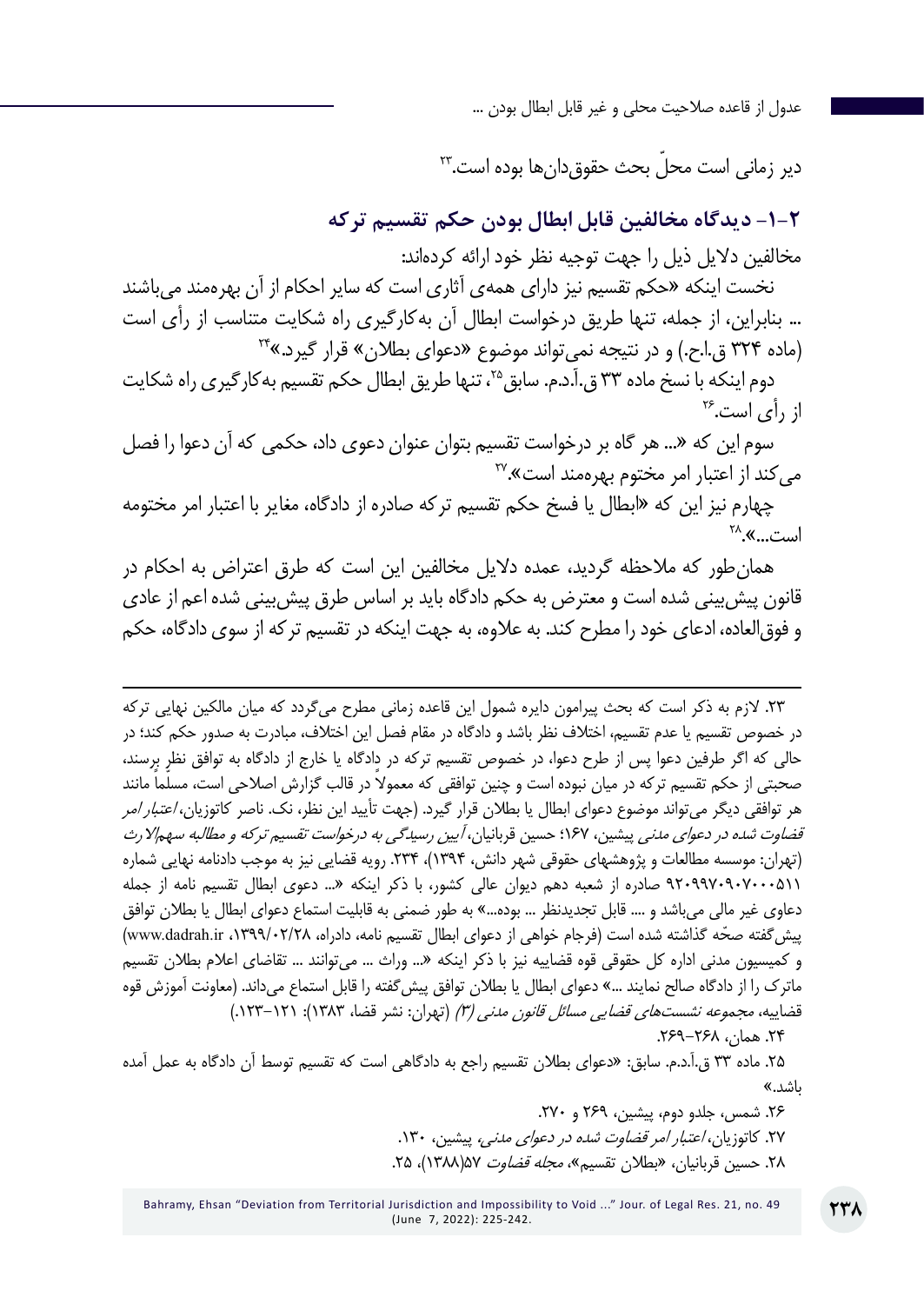مجله پژوهشهای حقوقی، دوره ۲۱، شماره ۴۹، بهار ۱۴۰۱

صادر میگردد، به علّت اعتبار امر مختومه حکم صادره، قابل ابطال بودن حکم تقسیم ترکه منتفی است.

**-2-2 نقد دیدگاه و بیان دیدگاه برگزیده**

در خصوص دلیل نخست باید گفت که اینکه قانون حق شکایت از احکام صادره را به طور عادی و فوقالعاده به اشخاص داده است، نافی این حق نیست که به واسطه قابل ابطال بودن حکم تقسیم ترکه، اشخاص بتوانند دعوای ابطال حکم تقسیم ترکه را مطرح کنند. به عبارت دیگر اثبات شیء نفی ما عدا نمی کند.

در خصوص دلیل دوم باید گفت که نسخ ماده ۳۳ ق.آ.د.م. مصوّب ۱۳۱۸ که بیان میداشت:ٍ ً »دعوای بطالن تقسیم راجع به دادگاهی است که تقسیم توسط آن دادگاه به عمل آمده است« لزوما داللت بر غیر قابل ابطال بودن حکم تقسیم ترکه ندارد؛ زیرا ماده مزبور در مقام امکانسنجی قابل ابطال بودن حکم تقسیم ترکه نمیباشد که با حذف آن در ق.آ.د.م. جدید قائل به این باشیم که هدف قانونگذار عدم جواز استماع چنین دعوایی بوده است؛ بلکه قانونگذار با وضع ماده مزبور در باب صالحیت نسبی، تنها به دنبال تعیین مرجع صالح در خصوص رسیدگی به دعوای ابطال حکم تقسیم ترکه بوده است. ازاینرو چه بسا قانونگذار با حذف چنین مقررهای در قانون جدید، قصد داشته است که رسیدگی به چنین دعوایی را در صالحیت دادگاههای موضوع سایر مواد نظیر ماده 20 ق.آ.د.م. قرار دهد.

در خصوص دلیل سوم و چهارم نیز باید بگوییم که همانطور که میدانید، قاعده اعتبار امر قضاوت شده در جایی جاری است که از سوی دادگاه حکم صادر و فصل خصومت میشود؛ در حالی که میدانیم که تصمیم قضایی دادگاه مبنیبر تقسیم ترکه دو وجه دارد: نخست از این حیث که فصل خصومت مینماید، حکم است. دوم ازاینجهت که دادگاه ایجاب خواهان دعوای تقسیم ترکه را با توجه به جوازی که از قاعده «الحاکم ولیّ المتتنع» و ماده ۵۹۱ ق.م.<sup>۲۹</sup> دریافت کرده است، به ولایت از خوانده ممتنع از تقسیم ترکه قبول میکند، عقد است. ّ لذا اگر در این تصمیم قضایی که هم حکم است و هم عقد، بر اساس ماده ۳۲۶ ق.ا.ح.<sup>۳۱</sup> و اطلاق ماده ۶۰۱ ق.م. که مقرّر میدارد: «هر گاه بعد از تقسیم معلوم شود که قسمت به غلط واقع شده است تقسیم باطل می شود.» مقررات ماهوی راجع به تقسیم رعایت نشده باشد، آن تقسیم باطل میگردد. لذا اگر قائل به این باشیم که حکم تقسیم تر که قابل ابطال نیست، خلاف قانون سخن گفتهایم. گویی با توجّه به چنین ملاحظاتی بوده است

۳۰. جهت تأیید نظری که تقسیم ترکه را عقد و معامله می داند، نک. ناصر کاتوزیان، *دوره مقدماتی حقوق مدنی* د*رس هایی از عقود معّین*، جلد اول (تهران: گنج دانش، ۱۳۹۵)، ۳۳۸. و جهت ملاحظه نظری که تقسیم ترکه توسط دادگاه را عقد نمیداند، نک. محمد مجتبی رودیجانی، *قانون امور حسبی در نظم حقوقی کنونی* (تهران: کتاب آوا، ۱۳۹۷)، ۶۳۲. .31 ماده 326 ق.ا.ح:. »مقررات قانون مدنی راجع به تقسیم در مورد تقسیم ترکه جاری است ...«

<sup>.29</sup> ماده 591 ق.م:. »هر گاه تمام شرکاء به تقسیم مال مشترک راضی نباشند، تقسیم به نحوی که شرکاء تراضی نمایند به عمل میآید و در صورت عدم توافق بین شرکاء، حاکم اجبار به تقسیم می کند ...«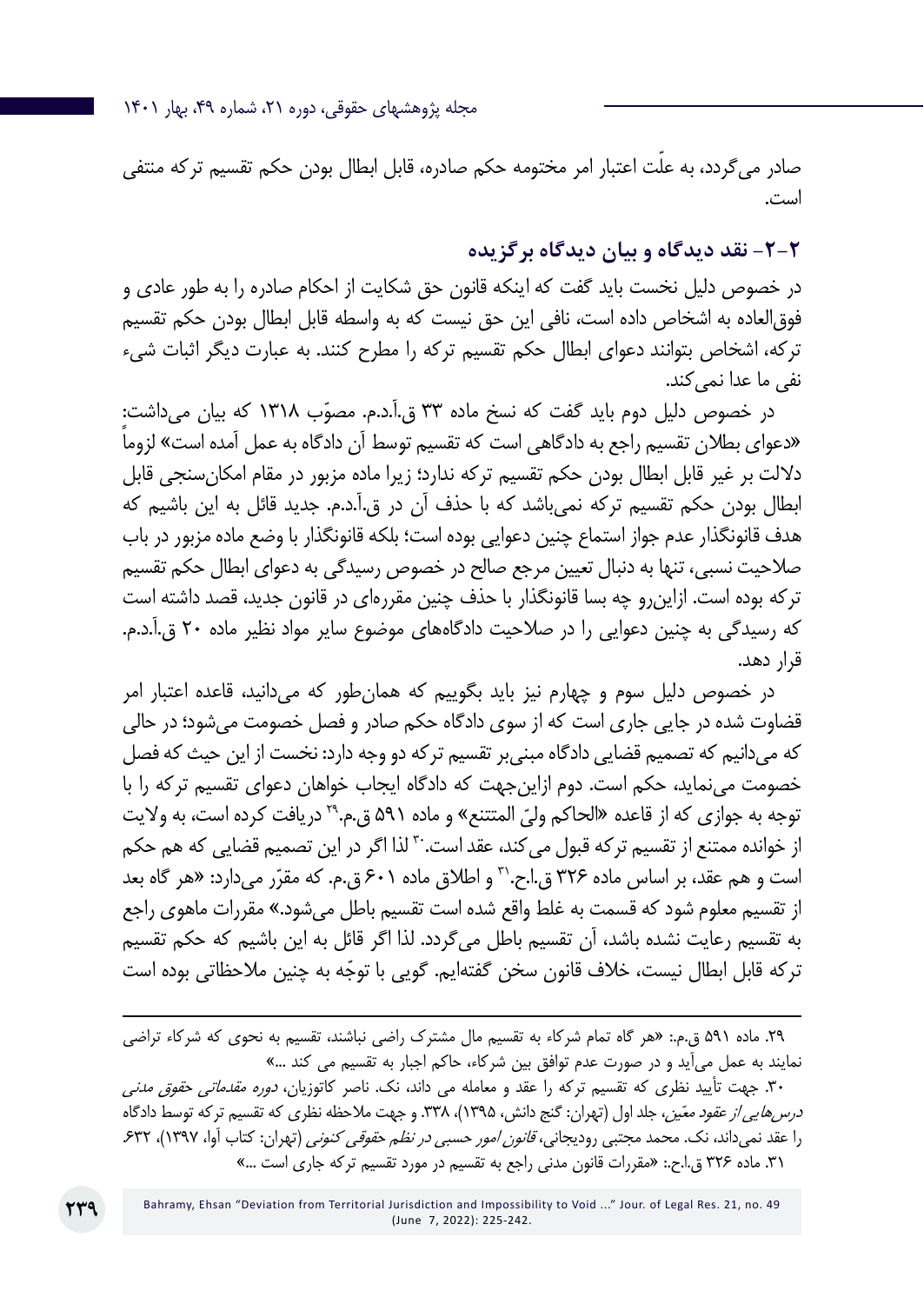که برخی از فقها در باب قضا که محل بحث قضاوت و حکم دادگاه است، تقسیم مال مشاع )که اعم از ترکه است) را علاوه بر تمییز حق دانستن، عقدی مستقل نیز قلمداد کردهاند.™

بنابراین با توجه به آنچه که گفته شد و با تکیه بر اصل قابلیت استماع دعاوی، هر چند قاعدهاین است که به جهت اعتبار امر قضاوت شده، حکم دادگاه قابل ابطال نمیباشد و باید تنها از طرق شکایت ذکر شده در قانون، بطالن چنین حکمی را درخواست کرد، بااینحال حکم تقسیم ترکه از چنین قاعدهای پیروی نمیکند و به مثابه استثنایی بر قاعده مزبور، قابل ابطال است.

## **نتیجهگیری**

در دعوای تقسیم ترکه، گاهی از قواعد دادرسی عدول می ّ گردد و احکام خاصی جایگزین آن میگردد. ازاینرو:

-1 هر چند بنا بر قاعده، صالحیت محلی با دادگاه محل اقامت خوانده یا محل وقوع مال غیرمنقول است، صالحیت محلی دعوای تقسیم ترکه با دادگاهی است که آخرین اقامتگاه متوفی در آنجا بوده است و اگر آخرین اقامتگاه متوفی معلوم نباشد، صالحیت محلی با دادگاهی است که آخرین محل سکونت متوفی در همجواری با آن بوده است. الزم به ذکر است که هرگاه متوفی در ایران اقامتگاه یا محل سکونت نداشته باشد، دادگاهی صالح است که ترکه در آنجا واقع شده و اگر ترکه درجاهای مختلف باشد، دادگاهی که مال غیرمنقول در حوزه آن واقع شده است، صالحیت خواهد داشت و اگر اموال غیرمنقول در حوزههای متعدد باشد، صلاحیت با دادگاهی است که قبلا شروع به اقدام کرده باشد.

۲– مبانیٍ استثنای پیش گفته این است که اوّلاً تر که دارای شخصیت حٍقوقی است که اقامتگاه خاص ً دارد. ثانیا ً مرکز مهم امور متوفی در آخرین اقامتگاه وی بوده است. ثالثا ظاهر عرفی، داللت بر وحدت اقامتگاه طرفین دعوای تقسیم ترکه (که معمولا ورثه هستند) و متوفی دارد. رابعا به جهت اینکه انسان معمولاً اموال خویش را پیرامون خود نگهداری می کند، پس از فوت، محل استقرار اموال (ترکه) و آخرین اقامتگاه وی واحد است.

-3 دادگاه وظیفه دارد در راستای احراز صالحیت یا عدم صالحیت محلی خود نسبت به رسیدگی به دعوا، ابزار آخرین اقامتگاه یا محل سکونت متوفی را به کار بیاندازد. بدیهی است در این مسیر، دادگاه باید از مجموعه راهکارهایی نظیر محل صدور گواهی انحصار وراثت، محل فوت، محل وقوع اموال

<sup>.32 »</sup>القسمة وهي على ما ذكروه تمييز حق الشركاء ... مع أنه يصدق التقسيم على توزيع مال على جماعة من غير سبق حق لهم فيه، ثم هي معاملهٔ مستقلهٔ…» السيّد محمد كاظم الطباطبايي اليزدي، العروهٔ الوثقي، جلد ششم (قم: مؤسسه النشر اإلسالمی، 1423 ه.ق(، .730 همچنین جهت تأیید نظری که تقسیم ترکه را عقد و معامله می داند، نک. الشیخ المیرزا جواد التبریزی، *أسس القضاء و الشهادة* (قم: مؤسسة الإمام الصادق، ۱۴۱۵ ه.ق)، ۲۷۵: سیّد عبدالله شیرازی، *کتاب القضاء* (مشهد: مرکز إحیاء التراث الإسلامی، ١٣٩٩ ه.ق)، ۵۷؛ ناصر کاتوزیان، *دوره مقدماتی حقوق مدنی درس۵ایی از عقود* معّین، جلد اول (تهران: گنج دانش، ١٣٩۵)، ٣٣٨ و جهت ملاحظه نظری که تقسیم ترکه توسط دادگاه را عقد نمیداند، نک. رودیجانی، پیشین، .632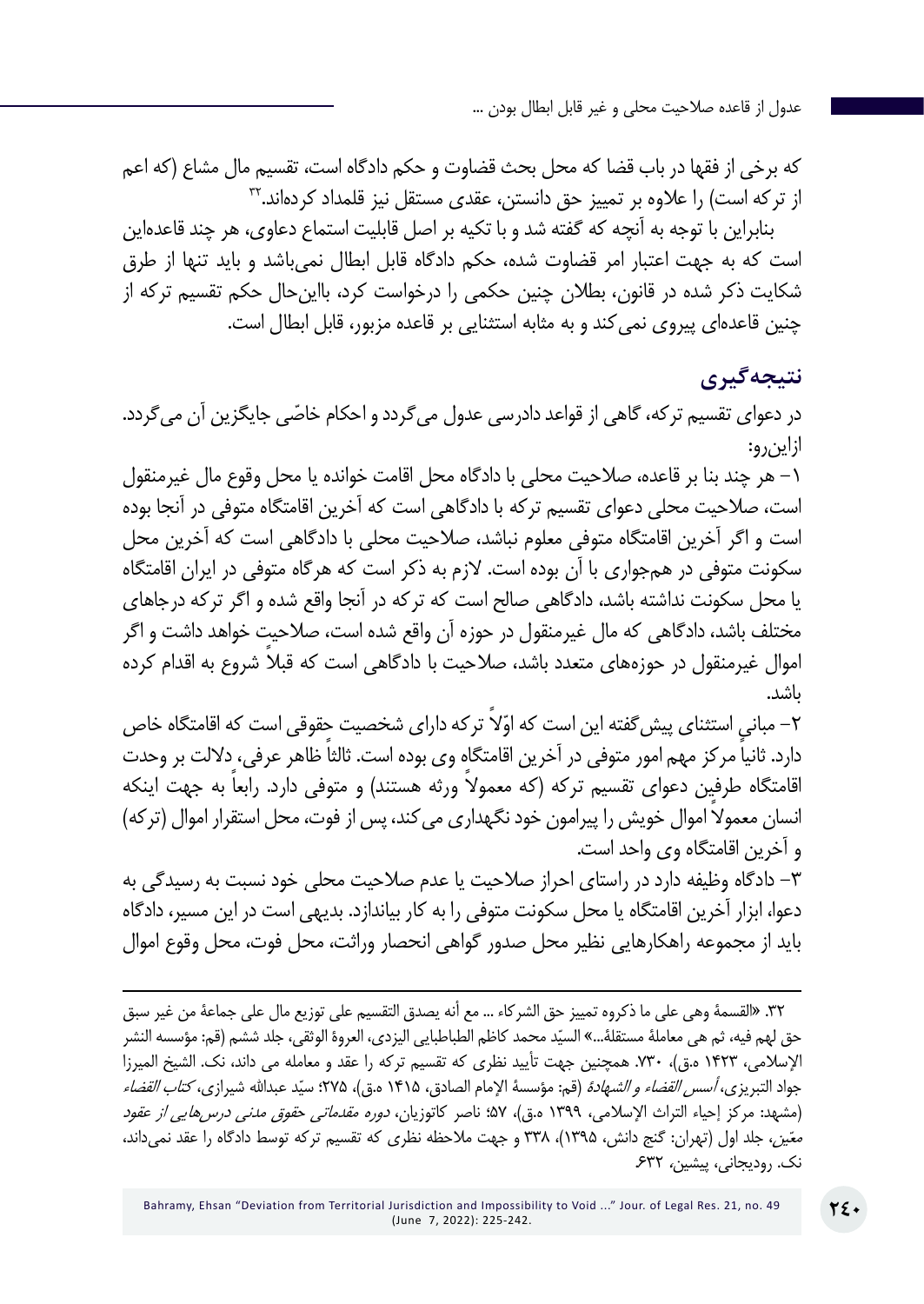مجله پژوهشهای حقوقی، دوره ،21 شماره ،49 بهار 1401

به ویژه اموال غیرمنقول متوفی، محل اقامت ورثه، آخرین اقامتگاه متوفی بر اساس اعالم خواهان دعوا و … جهت تعیین آخرین اقامتگاه متوفی استفاده کند. ازاین٫رو نه لازم است و نه عملاً ممکن ّ است که دادگاه تحقیقاتی در حد تحقیقات راجع به اثبات دعوا در این خصوص انجام بدهد؛ بلکه در همین حدّ که قرینهای یافت شود که آخرین اقامتگاه متوفی در چه محلّی بوده و قرینهای به قوّت آن وجود نداشته باشد، جهت شروع به رسیدگی کفایت می کند.

-4 قاعده این است که حکم صادره از دادگاه قابل ابطال نمیباشد. بااینحال حکم تقسیم ترکه از چنین قاعدهای پیروی نمیکند و به مثابه استثنایی بر قاعده مزبور، قابل ابطال است؛ زیرا اوّلاً غیرٍ قابل ابطال بودن سایر احکام دلیل مثبت غیر قابل ابطال بودن حکم تقسیم ترکه نمی،باشد. ثانیاً حذف مقرّره ماده ٣٣ ق.آ.د.م. سابق هيچ دلالتٍي بر غير قابل ابطال بودن حکم تقسيم ترکه ندارد و اصل قابلیت استماع دعاوی مؤیّد آن است. ثالثاً قاعده اعتبار امر قضاوت شده تنها از حیث حکم بودن تصمیم قضایی مانع از قابل ابطال بودن حکم تقسیم ترکه است؛ در حالی که تقسیم ترکه به تصمیم دادگاه، عقد نیز میباشد که مانند هر عقد دیگری احتمال بطالن و عدم نفوذ در آن وجود دارد.